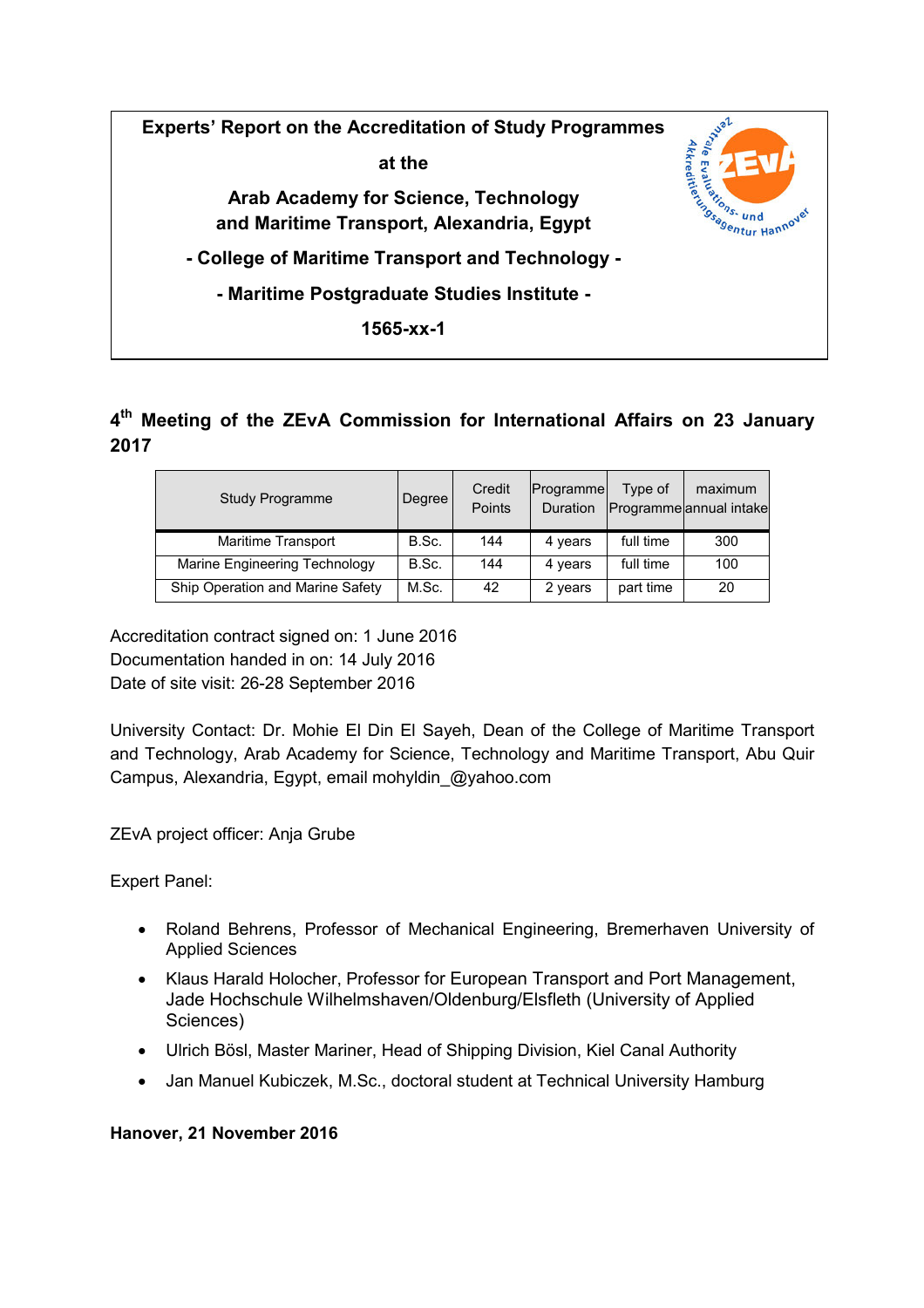

*Table of Contents* 

# Table of Contents

|     | 1-13 I. Final Vote of the Expert Panel and Decision of the Accreditation Commission |        |
|-----|-------------------------------------------------------------------------------------|--------|
| 1.  | Decision of the ZEvA Commission for International Affairs (KIA)                     | $I-3$  |
| 2.  | Final Vote of the Expert Panel                                                      | $I-3$  |
| 2.1 |                                                                                     |        |
| 2.2 |                                                                                     |        |
| 2.3 |                                                                                     |        |
| 2.4 |                                                                                     |        |
|     |                                                                                     |        |
|     | Introduction: Purpose, Design and Context of the Accreditation Procedure            | $II-1$ |
| 1.  | Assessment of the Study Programmes                                                  | $II-2$ |
| 1.1 |                                                                                     |        |
| 1.2 |                                                                                     |        |
| 1.3 |                                                                                     |        |
| 1.4 |                                                                                     |        |
| 1.5 |                                                                                     |        |
| 1.6 |                                                                                     |        |
| 1.7 |                                                                                     |        |
| 1.8 |                                                                                     |        |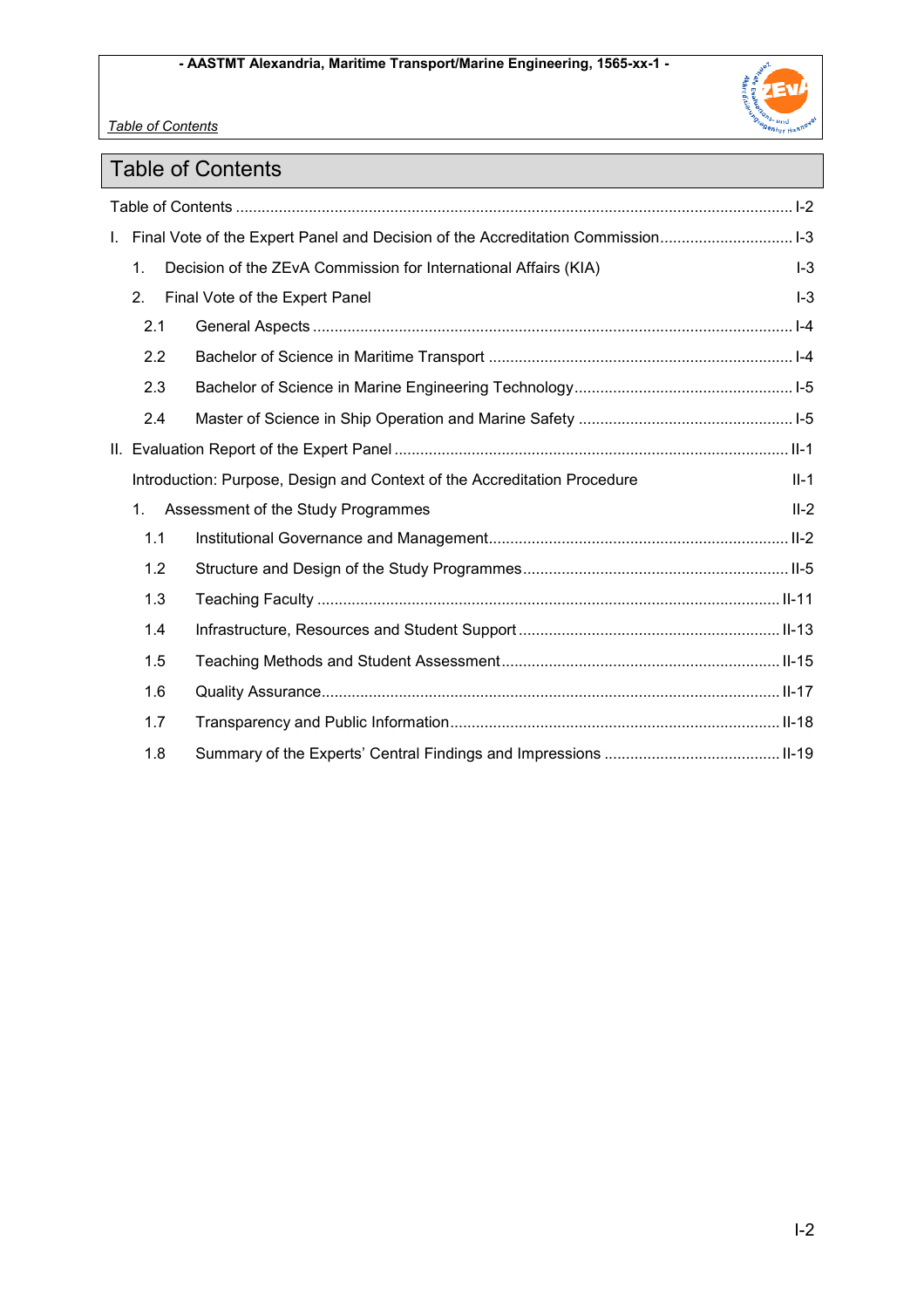*I Final Vote of the Expert Panel and Decision of the Accreditation Commission 1 Decision of the ZEvA Commission for International Affairs (KIA)* 



## **I. Final Vote of the Expert Panel and Decision of the Accreditation Commission**

## **1. Decision of the ZEvA Commission for International Affairs (KIA)**

*The KIA follows the experts' report and recommendations and takes note of the university's response. The commission welcomes all steps the Academy has already taken to enhance the quality and transparency of its programmes.* 

*The commission strongly supports the experts' recommendation to strengthen the research element of the Academy's undergraduate programmes. Otherwise, graduates may be disadvantaged when applying for Master's programmes at other universities.* 

*Furthermore, the Academy should develop an official equal opportunities policy, as is explicitly required in part C of the ZEvA Manual for the External Assessment of Study Programmes.* 

*The KIA finds that the criteria for the selection of undergraduate students have now been made sufficiently transparent. However, binding and published regulations for the recognition of prior learning must still be provided to fully satisfy the accreditation requirements.* 

*In due consideration of the requirements of the European Standards and Guidelines for Quality Assurance in Higher Education (ESG), the accreditation of the study programmes is awarded under the following condition:* 

*1. The Academy must develop and publish a transparent framework for the recognition of higher education qualifications, periods of study and prior learning. The framework must clearly describe the procedure as well as the applied principles and criteria of recognition.* 

*The condition must be fulfilled within the period of two years. Failure to comply with the conditions in due time will result in withdrawal of the accreditation.* 

*The KIA decides to accredit the following Bachelor's and Master's programmes as offered by the Arab Academy for Science, Technology and Maritime Transport:* 

- *Maritime Transport Technology (Bachelor)*
- *Marine Engineering Technology (Bachelor)*
- *Ship Operation and Marine Safety (Master)*

*The accreditation of the study programmes is valid for a period of five years.*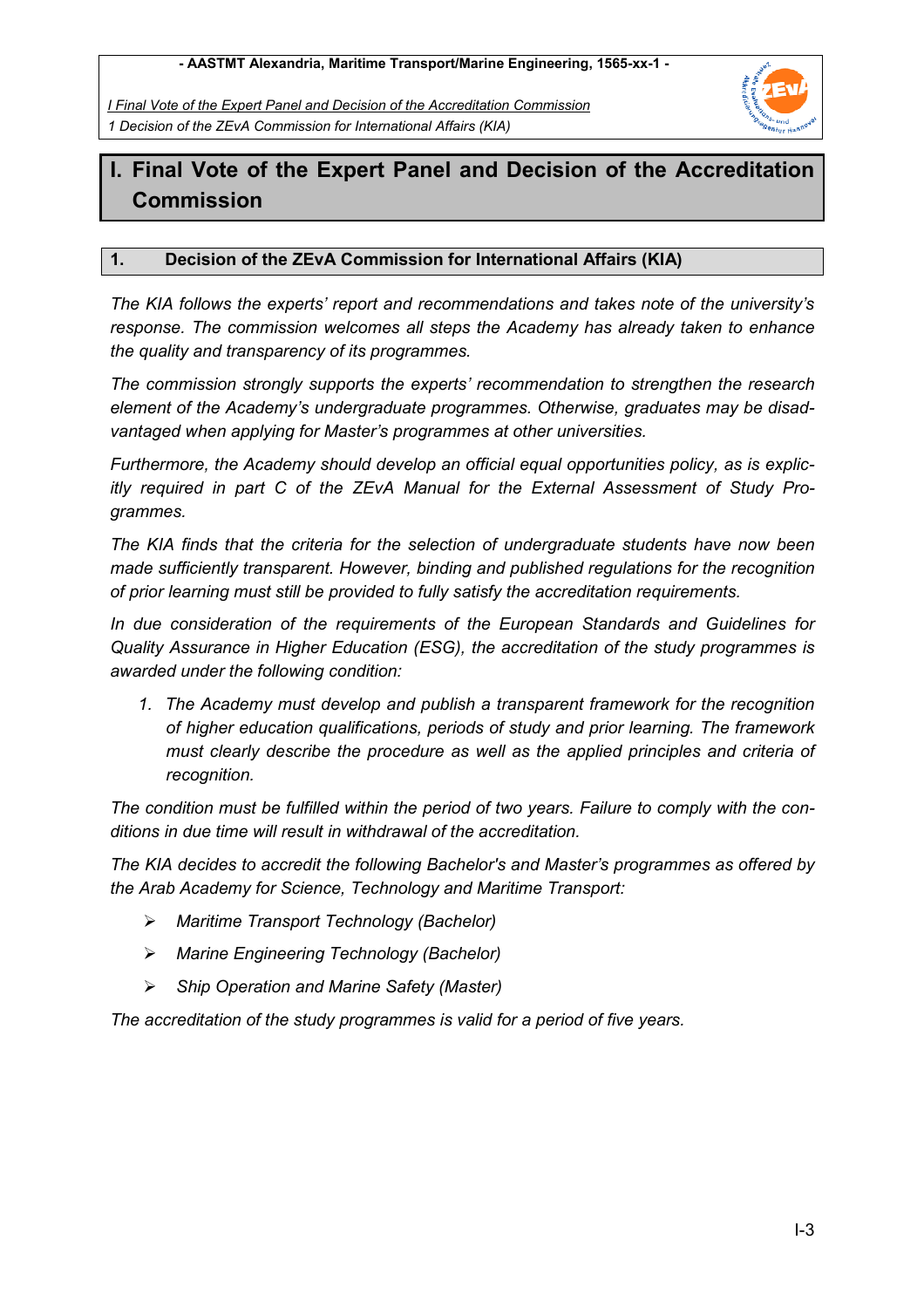*I Final Vote of the Expert Panel and Decision of the Accreditation Commission 2 Final Vote of the Expert Panel* 



#### **2. Final Vote of the Expert Panel**

#### **2.1 General Aspects**

#### 2.1.1 General Recommendations:

- $\triangleright$  The intended learning outcomes and the contents of the study programmes should more clearly reflect non-academic educational goals, as, for example, active citizenship and community service or personal development.
- $\triangleright$  Increased efforts should be taken to increase both incoming and outgoing student mobility.
- $\triangleright$  The number of visiting lecturers from abroad should be increased. The Academy should also think about recruiting qualified teaching personnel from other Arab and non-Arab countries on a permanent basis to allow for more diversity among the ranks of the faculty.
- $\triangleright$  At Bachelor's level, the intended learning outcomes should always clearly refer to the programmes in their entirety, not to the elective tracks.
- $\triangleright$  The course catalogues should be optimized as described in the experts' report.
- $\triangleright$  The experts recommend modernizing some of the labs and workshops, as e.g. the Marine Diesel Engine Workshop and the Marine Engineering Laboratory.
- $\triangleright$  Graduates should receive a supplementary document to their certificate which describes the qualification profile of the graduates and the achieved learning outcomes.
- $\triangleright$  The results of course evaluation and the measures taken in response should always be made transparent to the students.

#### 2.1.2 Proposed Conditions:

- $\triangleright$  The Academy must develop a binding and transparent regulatory framework for the selection of undergraduate students.
- $\triangleright$  The Academy must develop and publish a transparent framework for the recognition of higher education qualifications, periods of study and prior learning. In particular, the applied principles and criteria of recognition should be more clearly outlined.

#### **2.2 Bachelor of Science in Maritime Transport**

#### 2.2.1 Recommendations:

 $\triangleright$  The descriptions of the intended learning outcomes should always refer to the Bachelor's programme in its entirety, not to elective profiles or specialisations.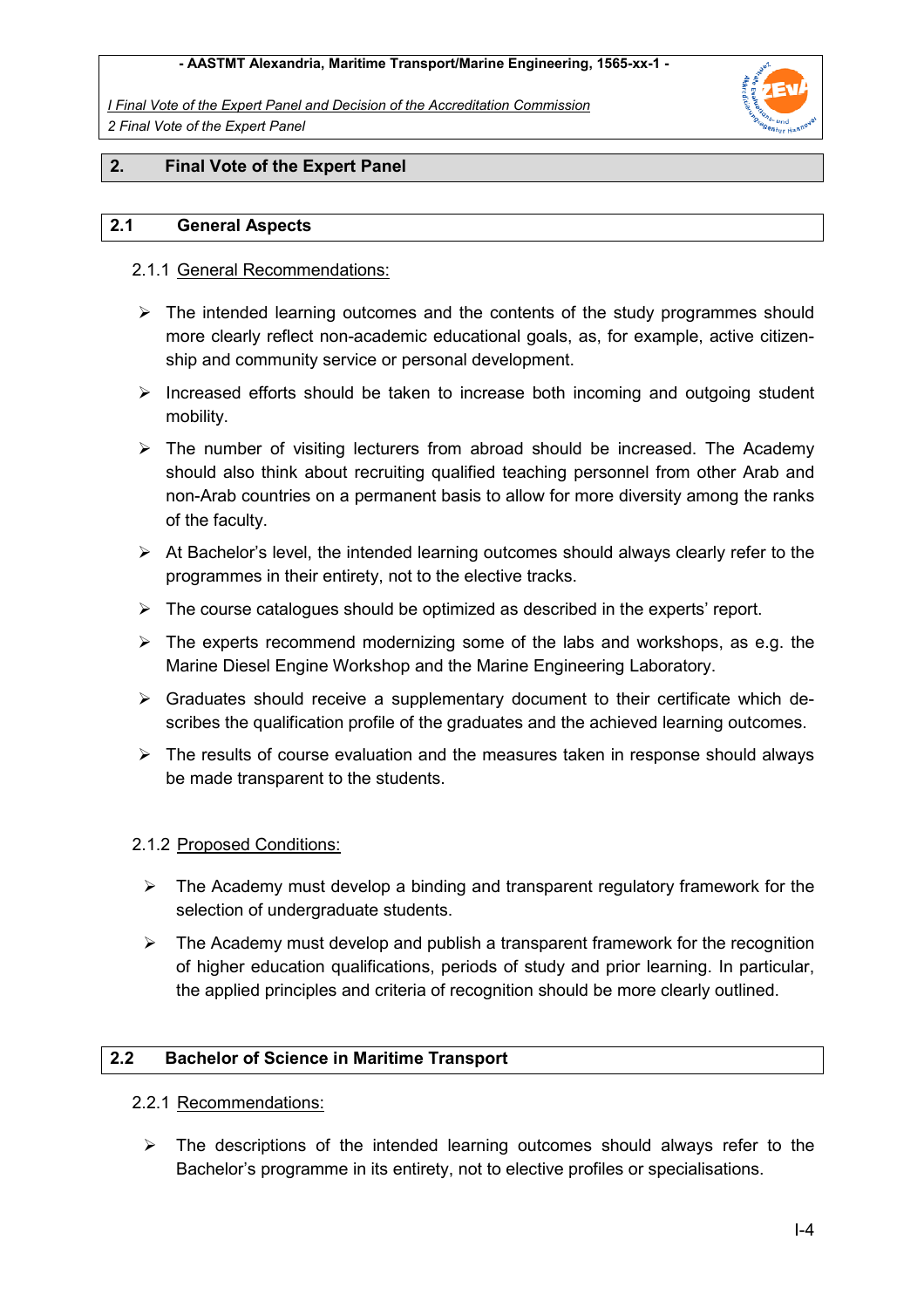*I Final Vote of the Expert Panel and Decision of the Accreditation Commission 2 Final Vote of the Expert Panel* 



 $\triangleright$  More importance should be attached to imparting basic skills in scientific research and writing. In particular, the Academy should consider re-introducing a final thesis in the programme.

#### 2.2.2 Recommendation to the ZEvA International Accreditation Commission:

The expert group recommends the accreditation of the Bachelor's programme "Maritime Transport" with the degree of Bachelor of Science for the duration of five years, provided the above mentioned conditions are met.

#### **2.3 Bachelor of Science in Marine Engineering Technology**

#### 2.3.1 Recommendations:

- $\triangleright$  More importance should be attached to imparting basic skills in scientific research and writing. In particular, the Academy should consider re-introducing a final thesis in the programme.
- $\triangleright$  The experts recommend introducing a number of elective profiles, modelled on the principle applied in the field of Maritime Transport.

## 2.3.2 Recommendation to the ZEvA International Accreditation Commission:

The expert group recommends the accreditation of the Bachelor's programme "Marine Engineering Technology" with the degree Bachelor of Science for the duration of five years, provided the above mentioned conditions are met.

#### **2.4 Master of Science in Ship Operation and Marine Safety**

#### 2.4.1 Recommendations:

 $\triangleright$  The experts strongly recommend making the intended learning outcomes of the programme accessible to students and the general public. The list of ILOs should be well-structured and should put more emphasis on the aspect of scientific research, as well as the students' personal and professional growth.

#### 2.4.2 Recommendation to the ZEvA International Accreditation Commission:

The expert group recommends the accreditation of the Master's programme "Ship Operation and Marine Safety" with the degree Master of Science for the duration of five years, provided the above mentioned conditions are met.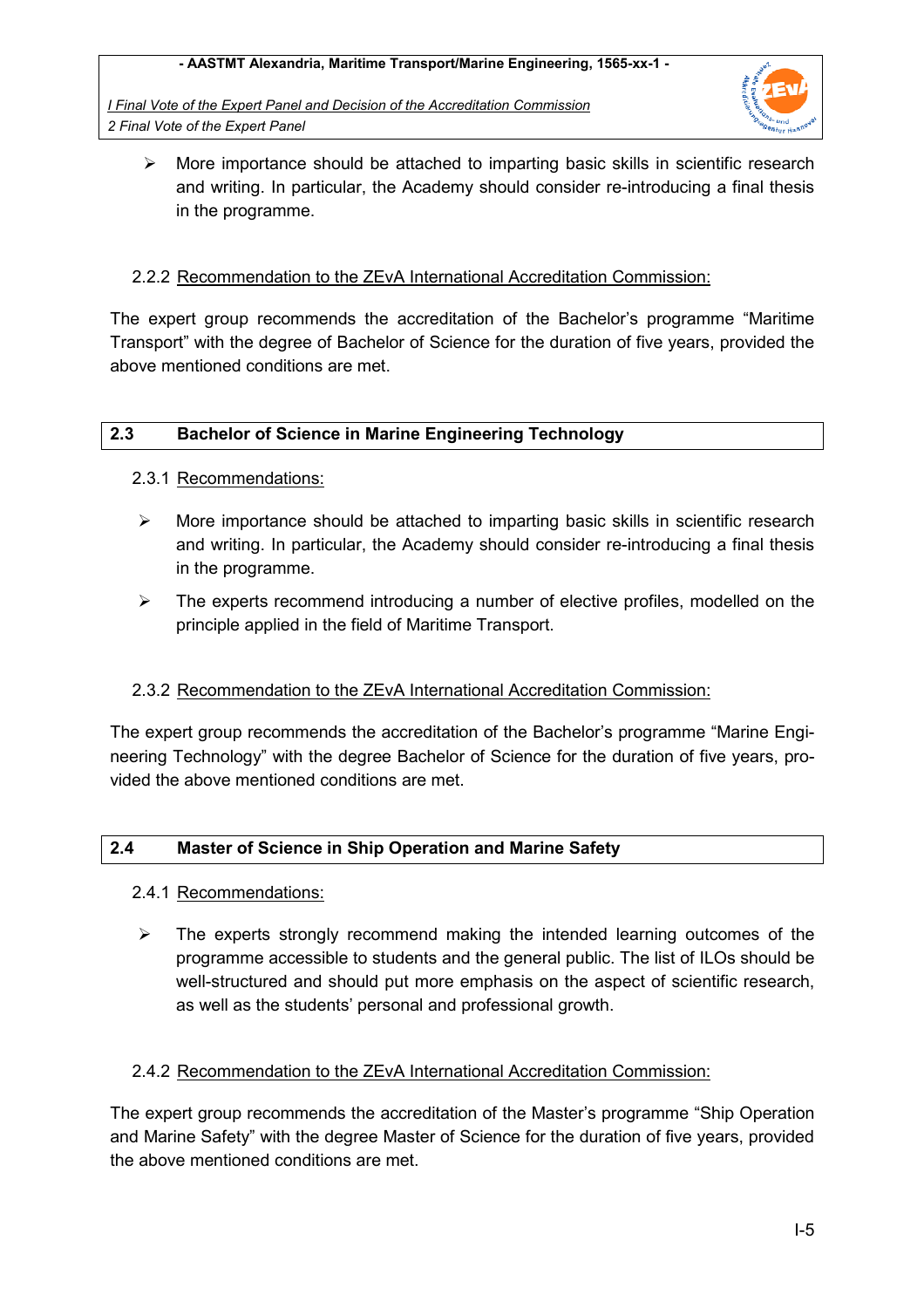*II Evaluation Report of the Expert Panel 0 Introduction: Purpose, Design and Context of the Accreditation Procedure* 



## **II. Evaluation Report of the Expert Panel**

### **Introduction: Purpose, Design and Context of the Accreditation Procedure**

It is the purpose of this accreditation procedure to assess the quality of two Bachelor's programmes and one Master's programme offered by the Arab Academy for Science, Technology and Maritime Transport (AASTMT) against international standards. The two Bachelor's programmes are run by the Academy's "College of Maritime Transport and Technology", whereas the Master's programme is attached to the "Maritime Postgraduate Studies Institute".

The assessment is based on ZEvA's "Assessment Framework for the Evaluation of Study Programmes" as laid out in the agency's "Manual for Evaluation and Certification of Study Programmes". This assessment framework is in part based on the "European Standards and Guidelines for Quality Assurance in Higher Education (ESG)" (ENQA 2009), the "Framework for Qualifications for the European Higher Education Area" (2005) and the "ECTS User's Guide" (European Communities, 2009).

For the purpose of assessing the study programmes, AASTMT were asked to hand in a selfreport in English, describing in detail their institution and the programmes, covering all aspects of ZEvA's assessment framework.

After receiving the self-report and assembling an expert panel for the accreditation procedure, a two-day site-visit was conducted at the Academy's main campus in Abu Qir. During the site visit, the expert panel had the opportunity to speak with the Academy's management (Deans and Vice-Deans of the College and the Institute), with programme coordinators and teaching faculty, the staff of the quality management unit as well as students and graduates of the study programmes. Also, the members of the expert panel were given a tour of the Academy's facilities, including all laboratories, workshops and simulators relevant for the study programmes.

This report is based on the experts' assessment of the Academy's self-report, some additional documents submitted during or shortly after the site visit, and the results of the on-site talks. It will serve as a basis for ZEvA's Commission for International Affairs to decide on the accreditation of the university's study programmes. In the case of a positive decision by the Commission, ZEvA will award its quality seal for a limited time period, after which the university can reapply for accreditation.

The experts would like to thank the President of the Academy, as well as all members of staff, faculty and students involved for the friendly reception and the open and constructive atmosphere during the on-site talks in Alexandria.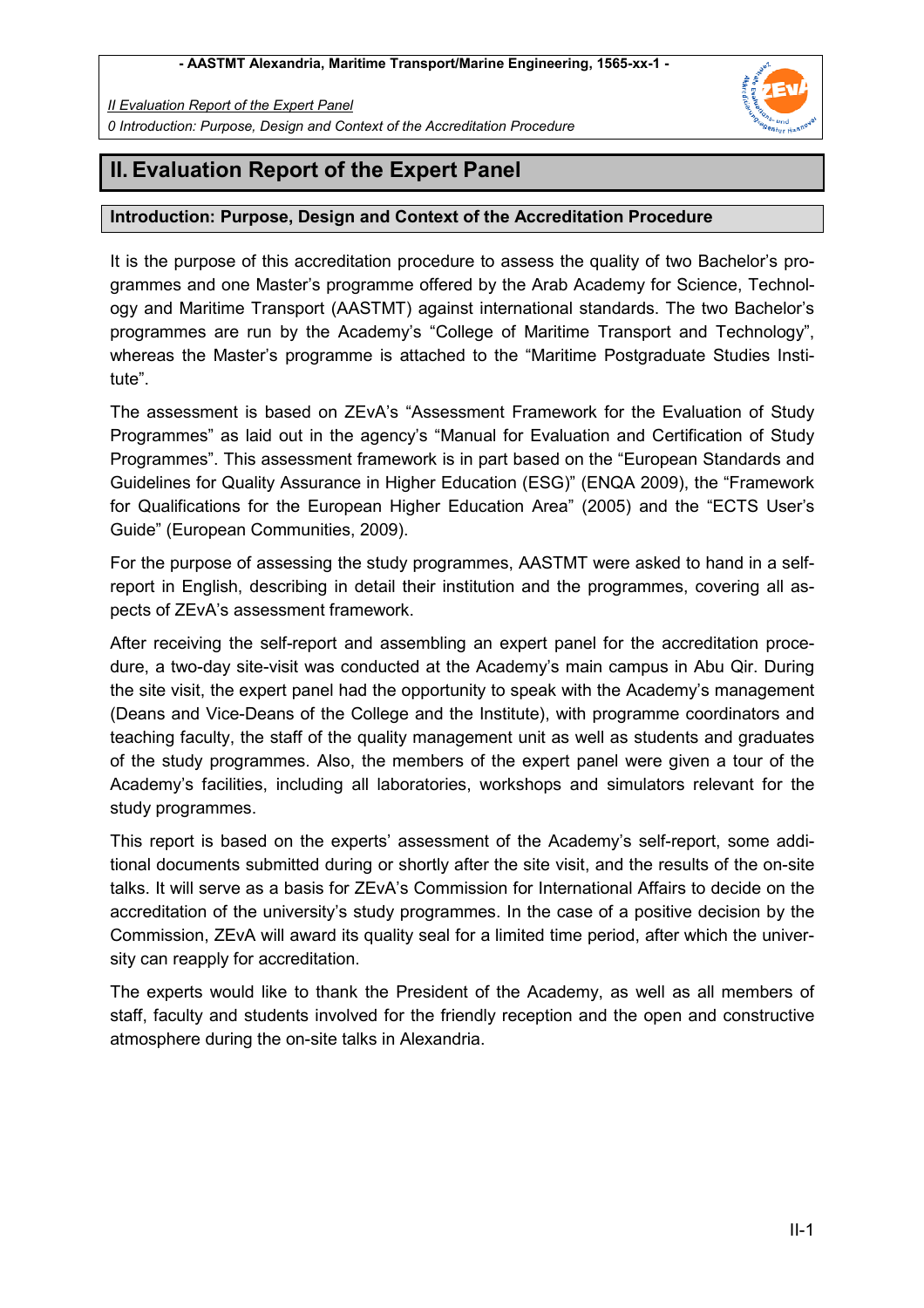

#### **1. Assessment of the Study Programmes**

#### **1.1 Institutional Governance and Management**

#### *Mission, Profile and General Organisation of the Higher Education Institution*

The Arab Academy for Science, Technology and Maritime Transport (AASTMT) was founded in 1972 with the prime mission of providing education in the field of Maritime Studies and Maritime Transport to students from Egypt and other parts of the Arab world. As an organization of the Arab League, the Academy has a special status among the higher education institutions of Egypt. The largest part of its funds comes from tuition fees, followed by contributions from the Arab League and some other maritime organizations. State funding is not received at all.

Since its foundation, the Academy has been continuously expanded and re-structured. Apart from the main campus in Abu Quir, AASTMT holds several other campuses in Egypt and one branch in Lattakia/Syria. Currently, the Academy comprises eight colleges and 13 institutes and offers Bachelor's and Master's programmes in a large variety of disciplines, ranging from Electrical and Mechanical Engineering to Architectural Engineering, Business and Management, Transport and Logistics or Computer Science. The Academy also awards doctoral degrees and engages in various research activities.

At central level, the Academy is headed by the President and Vice-Presidents as the prime decision-making authority, while each college is governed by a Dean and a number of Vice-Deans. In turn, all colleges consist of several departments, each of which is specialized on a particular subject discipline. In organizational terms, the institutes are not part of the colleges, but separate entities with their own educational missions, as e.g. Sea Training, Foreign Language Training or Maritime Safety.

On its website, the Academy summarizes its vision and mission as follows:

#### *AASTMT Vision*

*To be a world class university in Maritime Transport and Higher Education in compliance with the international standards of Education, Scientific Research, Innovation and Training while fulfilling its Social Responsibilities in order to maintain its position as the distinguished Arab Expertise House and to be the first choice of the students in the region.* 

#### *AASTMT Mission*

*Contributing to the social and economic development of the Arab region by offering distinguished Change Agents who have been qualified through comprehensive educational programs, high caliber faculty, and centers of excellence in research, training and consultancies while strictly committed to the highest levels of Quality.* 

In spite of its large variety of programmes, Maritime Transport and Marine Engineering still provide the core of the Academy's profile in teaching and research. In the academic year 2014/15, a total of 1.700 undergraduate students were enrolled at the College of Maritime Transport and Technology, resulting in student-teacher ratios of 16:1 for Maritime Transport and 17:1 for Marine Engineering.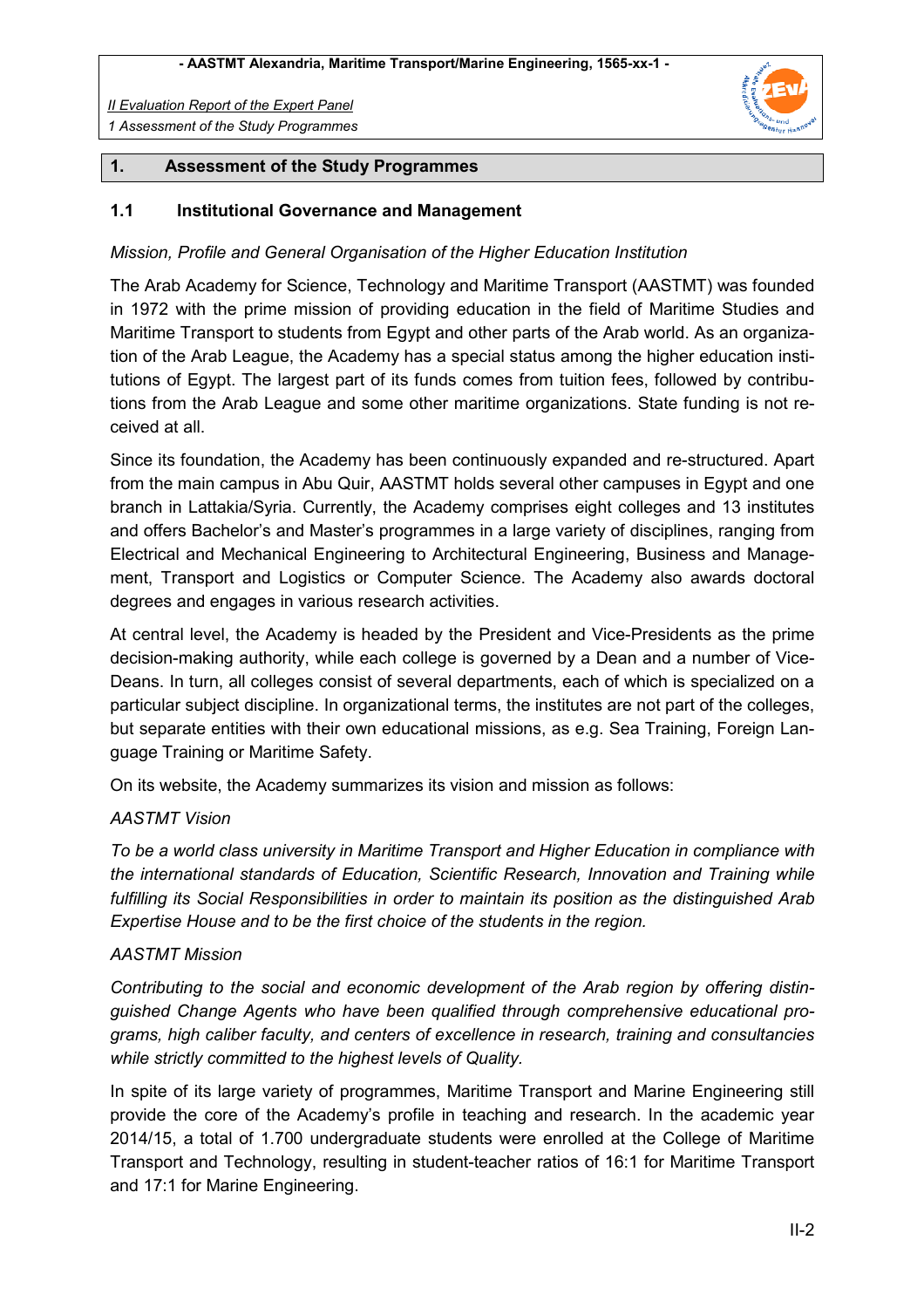

The Maritime Postgraduate Studies Institute started out as a department within the College of Maritime Transport and Technology and was turned into a separate, independent unit in 2014. It offers both Master's programmes and doctoral programmes in Maritime Transport Technology and aims at becoming a pioneer research centre in this field for the Arab region and Africa.

Both the College and the Institute have developed their own strategic plans, which were submitted to the experts during the site visit. The strategic plans apply to the years 2016- 2021 and also contain separate mission statements for both organizational units. These statements are also published online.

## *Experts' Appraisal*

The experts confirm that AASTMT possesses a clear-cut institutional profile. The vision and mission of the Academy as a whole and of all educational units in the field of Maritime Affairs are well-documented and published.

It is an integral part of the institutional strategy to assure and continuously enhance the quality of teaching and learning, as becomes apparent from the Academy's website and in the strategic plans for the College and the Institute. High-quality educational services are to be provided to satisfy the needs of the regional and international job markets and to make AASTMT the leading higher education institution of its kind in the Arab world. Excellence in education is to be achieved, for instance, by continuously updating curricula, by further developing methods of teaching and assessment, by attracting highly gifted students and by supporting the members of faculty in improving their performance and developing their skills. Creativity and innovative thinking are to be supported across all academic disciplines. Extended e-learning activities are also planned for the next few years to come.

The experts particularly appreciate the social dimension of the Academy's vision and mission. Not only is the work of AASTMT meant to contribute to the development of the Arab world as a whole, but the students are also encouraged to engage in various cultural and charitable activities organized by the Academy to serve the community outside its walls. Also, according to the self-report of the College of Maritime Transport, "the programmes comprise other social aims, which help students develop their personalities and acquire sociopolitical awareness" (cf. p. 42). The experts recommend integrating these aspects more recognisably into the contents and intended learning outcomes of the study programmes, for at present they appear to be linked to extracurricular activities rather than being part of the programmes themselves.

## *Student Mobility and Internationalisation*

Even though it is still an institution with a primarily regional outreach, AASTMT strives to sharpen its international profile at all levels. A continuous increase in internationalisation is at the top of the Academy's agenda and an integral part of its vision of quality in teaching and research.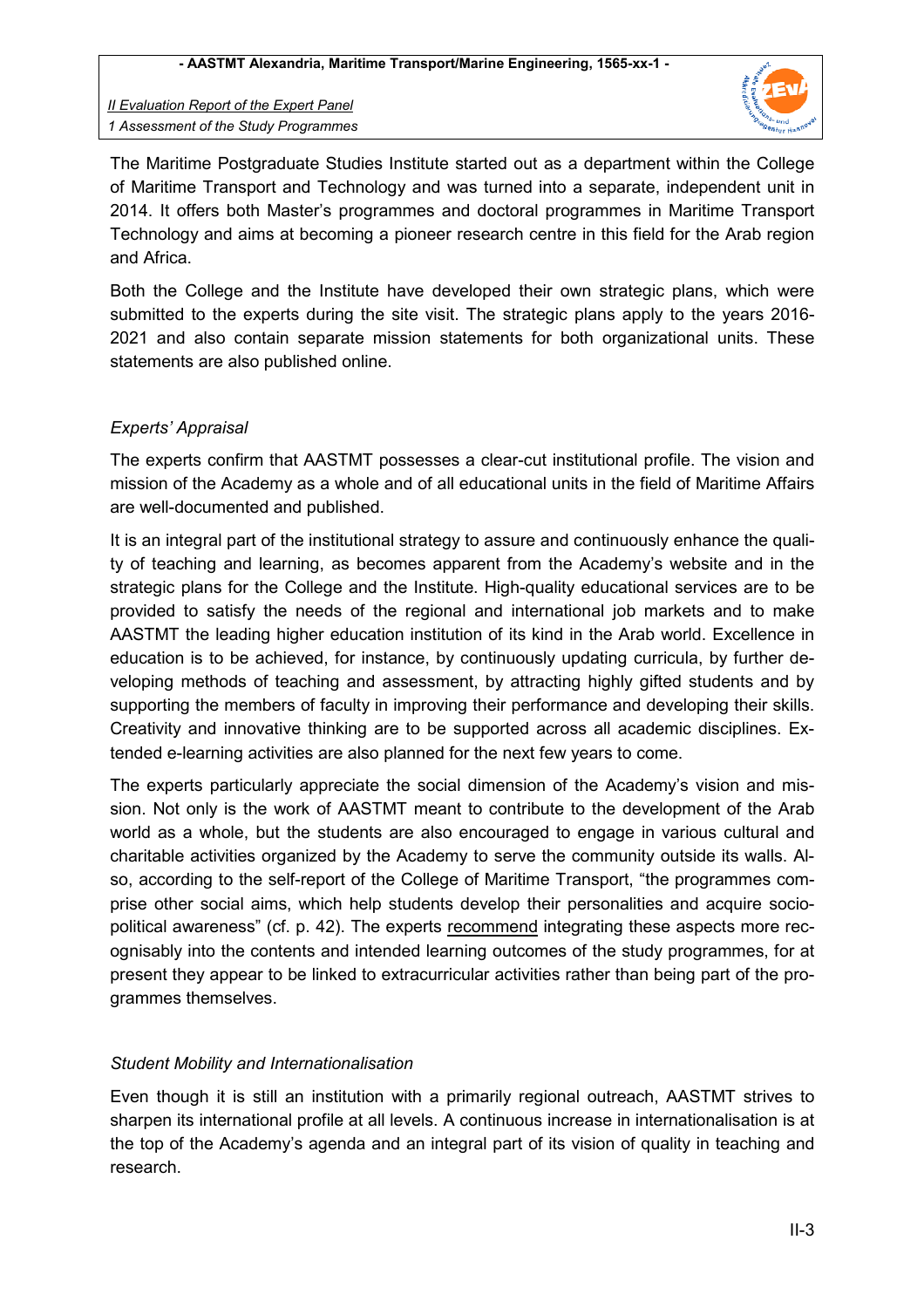

AASTMT is part of an extensive network of higher education institutions and other organizations in the field of Maritime Affairs. The Academy has closed some agreements concerning student exchange and joint research activities with universities inside and outside the Arab world, as e.g. Shanghai Maritime University and Dalian Maritime University in China or with the Netherland Maritime Institute of Technology in Malaysia. In the European realm, the World Maritime University in Malmö/Sweden is a particularly important partner to AASTMT in terms of staff development: for instance, WMU regularly enrols faculty members of AASTMT in its Master's programmes and also offers places for doctoral candidates from Egypt. Also, there is regular exchange of faculty between the two institutions for teaching and research purposes. Apart from that, however, visiting lecturers from abroad do not seem to be present on a regular basis.

There are a relatively large number of international students at the College of Maritime Transport and Technology, particularly from other African countries as e.g. Nigeria. These students usually absolve the entire programme at the Academy and often receive full scholarships from sponsors in their home countries, which are in high demand of the skills imparted at AASTMT. In contrast, international students enrolling for only a limited period of time (one academic year or less) still seem to be an exception at the college. Vice versa, there seems to be hardly any outgoing mobility outside the exchange programmes and summer schools that have already been set up together with partners abroad.

As the experts learned during the site visit, AASTMT has not yet developed a written framework concerning the recognition of qualifications acquired at other higher education institutions. There is no written document available which stipulates the applied principles and the criteria of recognition. The Education and Study Regulations of the Academy allow for a transfer of "equivalent" courses, but do not offer a closer definition of what is regarded as equivalent.

## *Experts' Appraisal*

By and large, the experts find that the Academy has already come a long way in its journey from regionalism to internationalism, without diluting or compromising its identity as an Arab organization.

During the on-site talks, the students expressed the wish for more contact to students from non-Arab countries and generally argued in favour of a stronger orientation towards other regions of the world, especially the EU. In accordance with this, the experts recommend further increasing student mobility rates (with full recognition of credits earned abroad). In this context, the experts consider it necessary to develop and publish a transparent framework for the recognition of higher education qualifications, periods of study and prior learning. As a general rule, recognition should be fundamentally based on achieved learning outcomes, rather than teaching contents.

Students who wish to study abroad for some time should receive as much support as possible from the Academy's side. Designing flexible, mobility-friendly curricula is also part of this. In the Bachelor's programmes, for instance, mobility windows could be created during the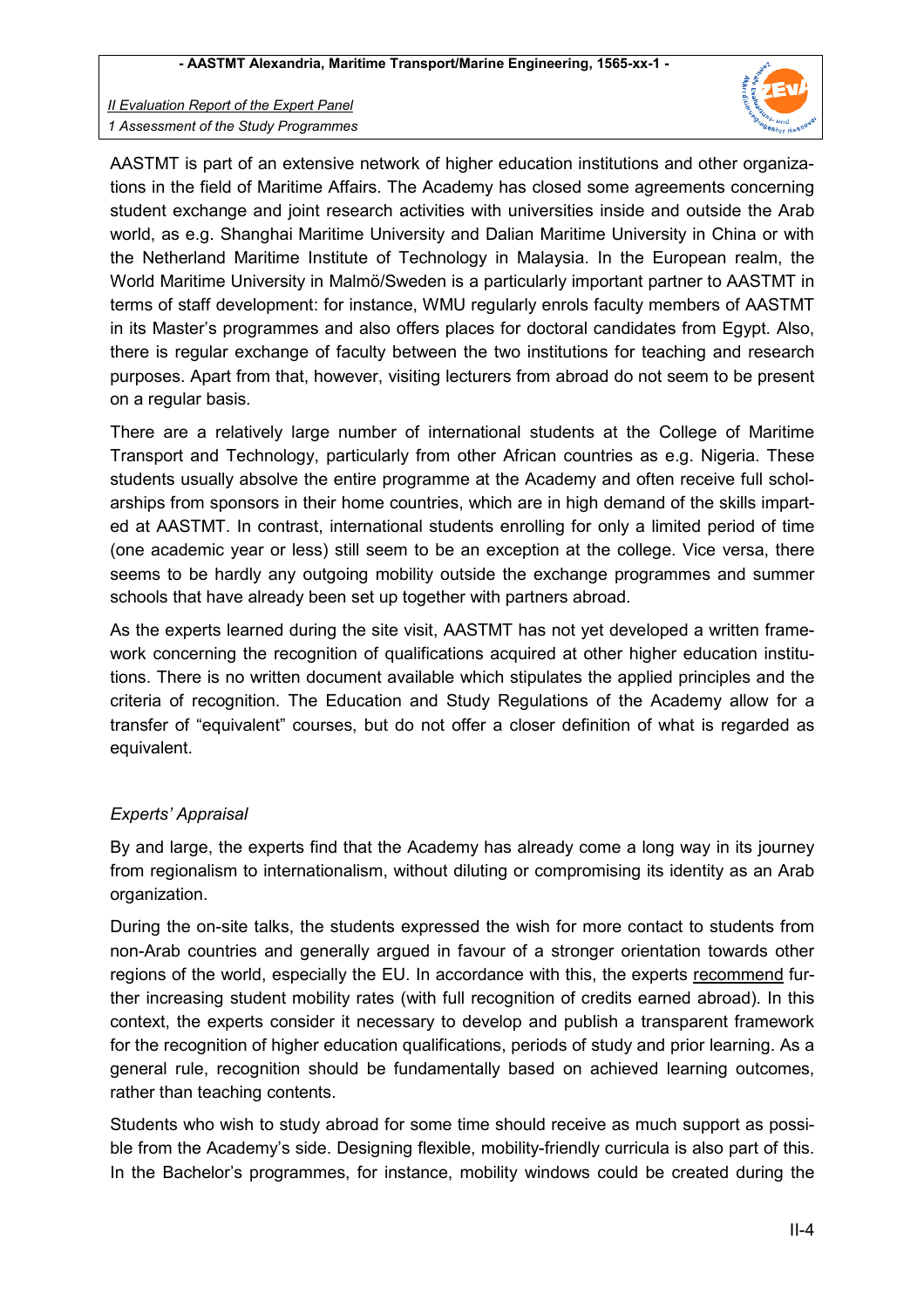

fourth year, where a large part of the courses are elective.

As part of the internationalization process, the number of visiting lecturers from abroad should be increased. The Academy should also give some thought to recruiting qualified teaching personnel from other Arab and non-Arab countries on a permanent basis to allow for more diversity among the ranks of the faculty (cf. Chapter 1.3).

## *Equal Opportunities*

The general disciplinary rules of the college also serve to prevent any acts of discrimination or intolerance. Special disciplinary officers are there to ensure the proper enactment of these rules. Apart from that, the Academy has no equal opportunities policy or similar guidelines known to the experts.

At the College of Maritime Transport and Technology, disabled students cannot be enrolled in the undergraduate programmes, as the training on board requires a minimum amount of physical fitness. In other colleges of the Academy, admission of students with disabilities is possible.

## **1.2 Structure and Design of the Study Programmes**

## 1.2.1 Bachelor's Programmes: General Aspects

The two programmes in Marine Engineering Technology and Maritime Transport offered by the College of Maritime Transport and Technology both lead up to a B.Sc. degree. Concurrently, they qualify students to work as deck officers or marine engineer officers on board shipping vessels. Hence, compliance with the standards of the International Maritime Organization (IMO), particularly the STCW convention, is of particular significance for these programmes.

Both programmes can be completed within four years (8 semesters), including 1-2 semesters of practical training/service on board. In terms of content, there is a strong overlap between the two programmes, especially during the first two years: for instance, there are shared courses on Physics, Mathematics, Physical Education and Leadership. After completion of this "basic" study phase, practical sea training usually starts in the fifth semester. During the final study phase (last 2-3 semesters), students go back to theoretical studies, but may also choose from a number of elective courses (cf. programme-related chapters below). A final thesis used to be part of both programmes, but is not required any more. Most of the courses are taught in English language.

AASTMT applies the American credit hour system. Upon completion, each educational unit (excluding sea training) is credited with between 0.5 and 3 credits. One American credit hour is roughly equivalent to 2 ECTS credits (i.e. an average workload of about 60 hours). As a general rule, one credit hour comprises theoretical input (usually by means of a lecture) and/or practical exercises or lab work. In some units, there is time reserved for independent self-studying, too, but this seems to be an exception rather than the rule.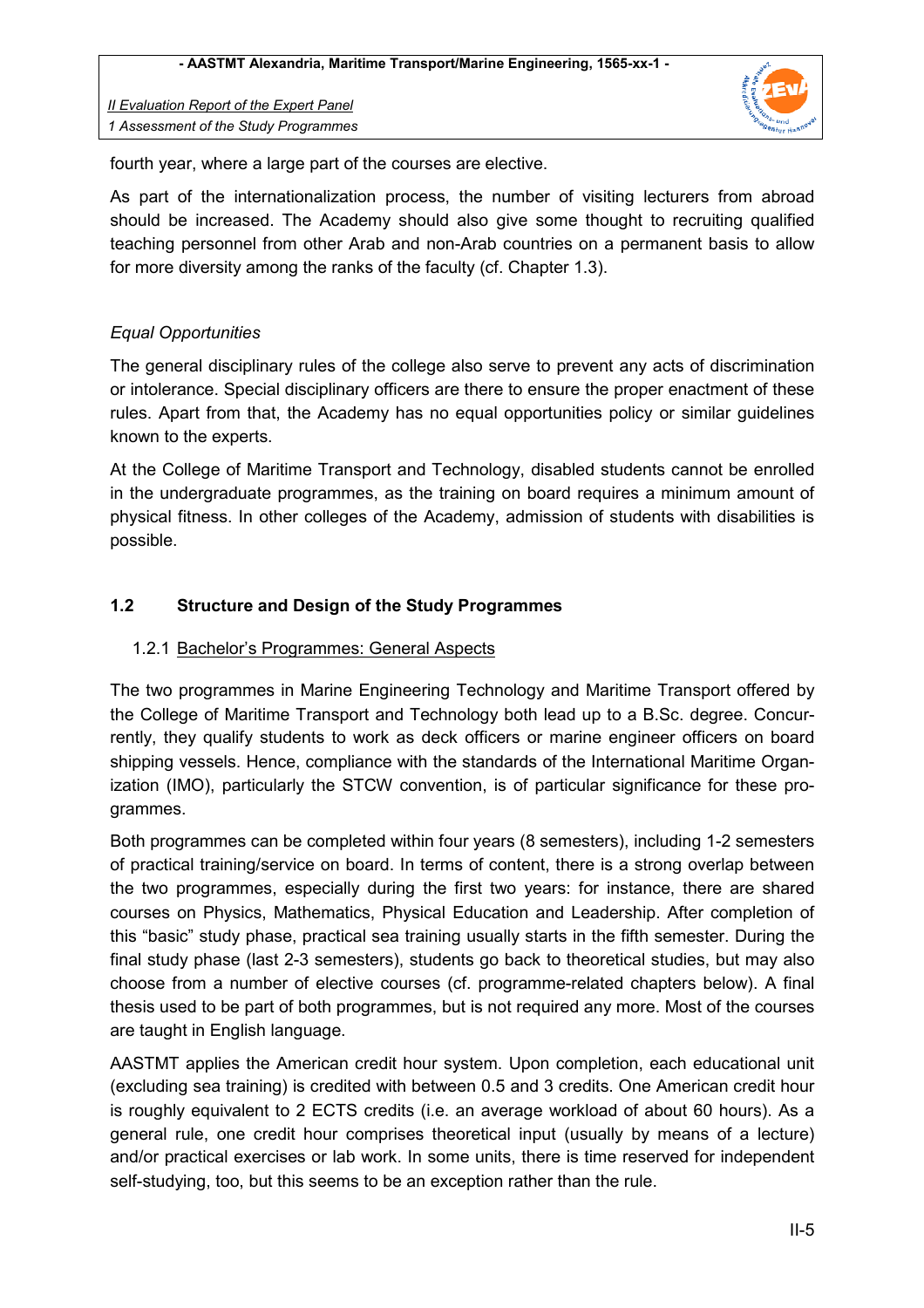

All in all, both programmes take 144 credit hours (or ca. 288 ECTS) to complete. Each semester, there is a maximum educational load of 19 credit hours.

## *Entry Requirements, Student Admission and Selection*

Usually, the undergraduate students enter the college directly after receiving their school leaving certificate. Over the last five years, student intake has always been significantly higher in the Maritime Transport programme than in the Engineering programme. Currently, a total of about 1.000 students are enrolled in the Maritime Transport programme, and a little less than 400 in Marine Engineering Technology. In both areas, the number of female students is minimal, while a significant percentage of students (about 20% or more, depending on the year) are from outside Egypt.

In order to be admitted, applicants must hold a General Certificate of Secondary Education (scientific track) with a minimum overall score. In addition, students must pass an English language test and a physical fitness test. Due to the special nature of the programmes, physically disabled students cannot apply. All conditions for admission, as well as the admission procedure are described on the Academy's website.

The statistics provided by the College show that the number of applicants always greatly exceeds the number of newly enrolled students. However, the exact design of the selection procedure did not become quite clear to the experts. During the site visit, the experts learned that the final decision is taken based on personal interviews, but to the experts' knowledge, there is no official regulation to create transparency regarding the exact selection criteria, the ranking system, the decision-takers etc.

## *Intended Learning Outcomes and Course Descriptions*

The concept of formulating intended learning outcomes for study programmes and course units was only recently introduced at the Academy. There is a process description included in the documentation which defines and illustrates the applied principles of developing, evaluating and improving goals, objectives and learning outcomes.

All Intended Learning Outcomes at the level of the course units are subdivided into four main categories (Knowledge and Understanding, Intellectual Skills, Practical and Professional Skills, General and Transferable Skills), which appear in each course description.

The objectives and Intended Learning Outcomes of the programmes themselves are published on the Academy website and are also given in the self-report. For each electable major, a separate list of desired outcomes is provided, without applying the above mentioned categories.

Apart from outlines of the objectives and intended learning outcomes, the course descriptions provide details concerning the theoretical and practical course contents, the educational level of the unit (Bachelor/Master/Diploma/pre-Ph.D. level), the number of contact hours, the applied methods of teaching, learning and assessment, as well as references to basic and recommended literature.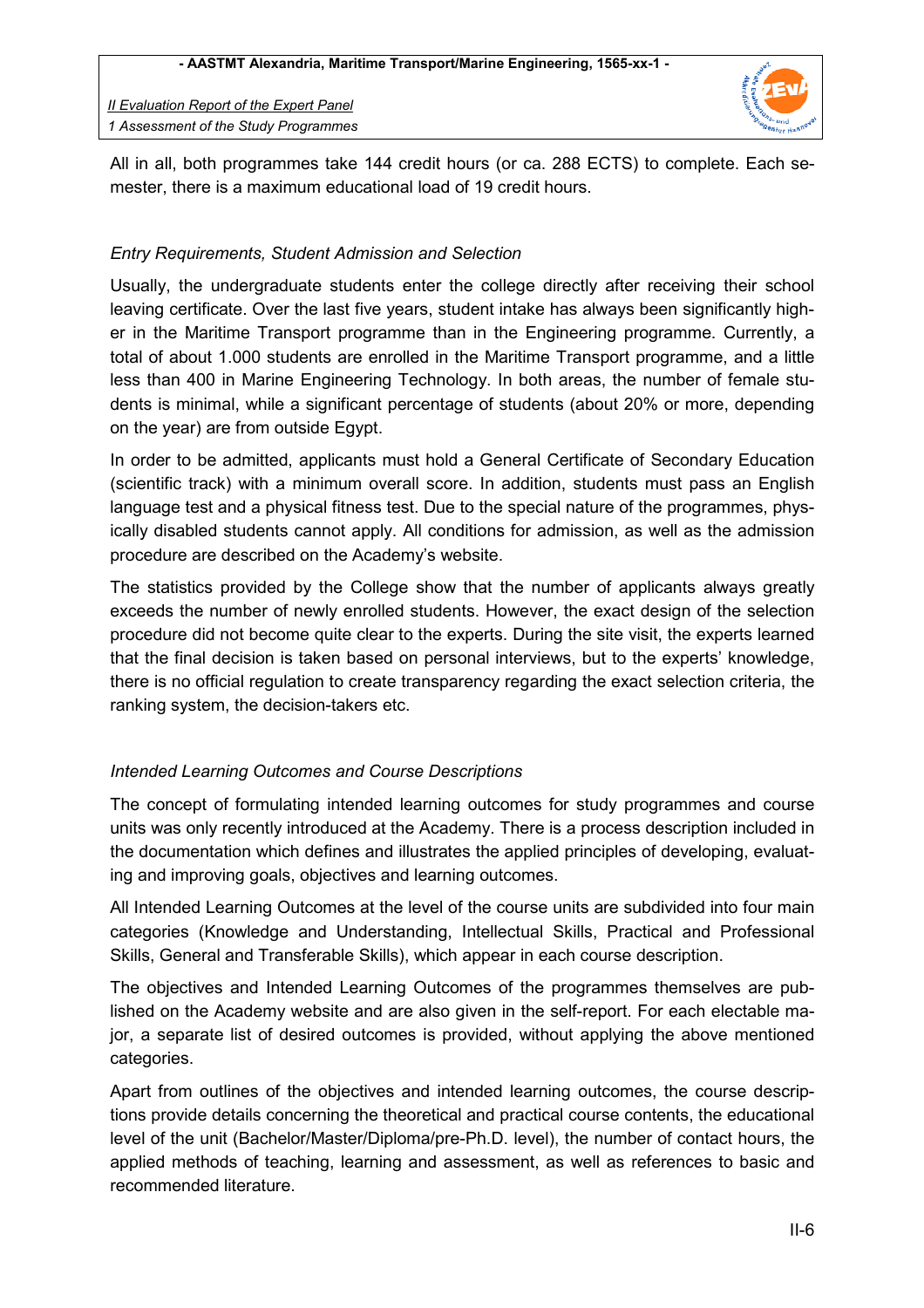

## *Experts' Appraisal*

The experts assert that in both programmes, great care has been taken to completely fulfil the STCW standards. Of course, this high degree of compliance can only be achieved at the cost of a somewhat limited flexibility as regards the contents and the general design of the programmes, but the experts nevertheless approve of the general approach taken by the College.

The experts regret that there is no final thesis in either of the two undergraduate programmes. For obvious reasons, both programmes take a strong focus on practical and professional issues, yet students could be more thoroughly introduced to different theoretical and methodical approaches of their field of study. The experts find that the students should be more strongly encouraged and have more opportunity to work on their own small projects, conduct literature research in the library and learn the general basics of scientific work. Reintroducing a final thesis or a group project to the programmes could help to achieve this aim.

By European standards, the study programmes involve a relatively high workload for students. This goes for the overall workload of more than 280 ECTS (the European Framework of Qualifications stipulates 240 ECTS as typical for a four-year Bachelor's programme), as well as for the course load calculated for each semester, which amounts to a maximum of about 38 ECTS. However, as all undergraduate students are fully catered for at the Academy and generally do not have to take on any side jobs to earn their living they gain more time to dedicate to their studies. The talks with the students in Alexandria also confirmed the overall feasibility of the programmes. Therefore, the experts still find the educational load demanding, but do not regard it as a real or potential quality flaw.

As far as the process of student selection is concerned, the experts see the necessity for increased transparency: even though the admission criteria are all published, the experts find that the selection process and the selection criteria for undergraduates are not yet regulated in sufficient detail. In order to ensure a fair and objective selection process, clear and binding guidelines must be developed and published (cf. Chapter 1.7).

Furthermore, the experts conclude that the course descriptions should be further optimized in a number of ways. While the course contents are always described precisely and in great detail, the categorization of the intended learning outcomes does not always appear logical: for example, the exact difference between "intellectual skills", "professional skills" and "general and transferable skills" does not become immediately clear. Often, the categories seem to overlap very strongly in the course descriptions. The programme coordinators should therefore reconsider whether they are useful in this form.

The number of credit hours awarded for each unit is given in the descriptions. In order to increase transparency and facilitate recognition procedures, the equivalent number of ECTS credits should be included in the descriptions, too. Also, the number of working hours calculated for theoretical input/lectures, exercises, lab work and self-study time should be indicated for each unit. The reference literature given in the descriptions should not only comprise lecture notes or unpublished scripts, but also foreign publications (journal articles or monographs including complete bibliographic data) that provide a broader view on the subject.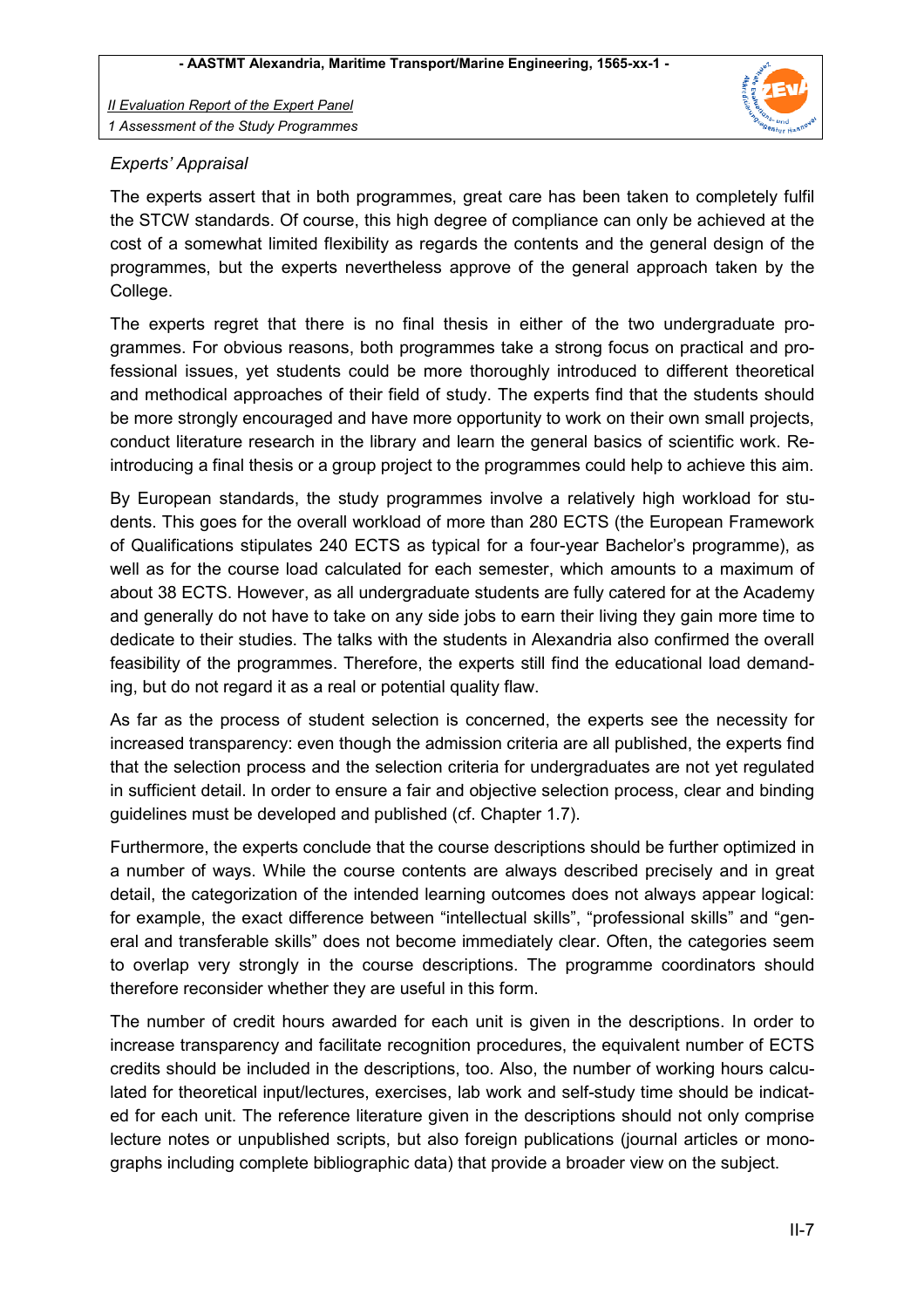

For the classes in General English no credits seem to be awarded at all, although they are compulsory and involve a considerable weekly workload. Furthermore, the charts illustrating the structure of the programme also include units on Leadership, which are, however, not to be found in the course descriptions. The College is kindly asked to comment on these aspects for clarification.

### 1.2.2 B.Sc. in Maritime Transport

#### *Intended Learning Outcomes*

At first sight, the illustrations and descriptions of the programme in Maritime Transport are, to some extent, misleading. In the last two semesters students may specialise on one of four elective tracks or "streams", as they are called in the self-report. For each of these tracks, an extensive set of learning outcomes has been defined, whereas learning outcomes relating to the Bachelor's programme in its entirety are not given anywhere – even though the largest part of the curriculum is identical for all elective streams. Readers may therefore get the impression that they are looking at four separate study programmes, rather than one programme comprising several electives.

Presently, the intended learning outcomes described in the self-report and on the College website are quite detailed, but largely address practical and professional aspects. Key competencies, as e.g. the ability to work in teams, or scientific research are only very rarely mentioned.

## *Programme Contents and Specialisations*

The basic structure of the programme has already been outlined above. During the first two years, students take mostly theory-based classes in basic nautical studies, navigation, physics and mathematics, as well as English and physical education, meteorology and maritime law. All courses are compulsory and strongly build on one another.

The third year is dedicated to practical sea training. Usually the first half of the year is spent on board the Academy's own training vessel and the second half on another vessel run by a co-operating shipping company.

Provided the practical phase is successfully completed, the students may specialise on Maritime Technology, Maritime Safety and Environmental Protection, Offshore Operations Technology or Shipping and Port Operations. In addition, there are further obligatory classes on research methodology and statistics, navigation and other relevant topics. In addition to their Bachelor's degree students may also receive the  $2<sup>nd</sup>$  Mate certificate of competency, provided they pass a final examination.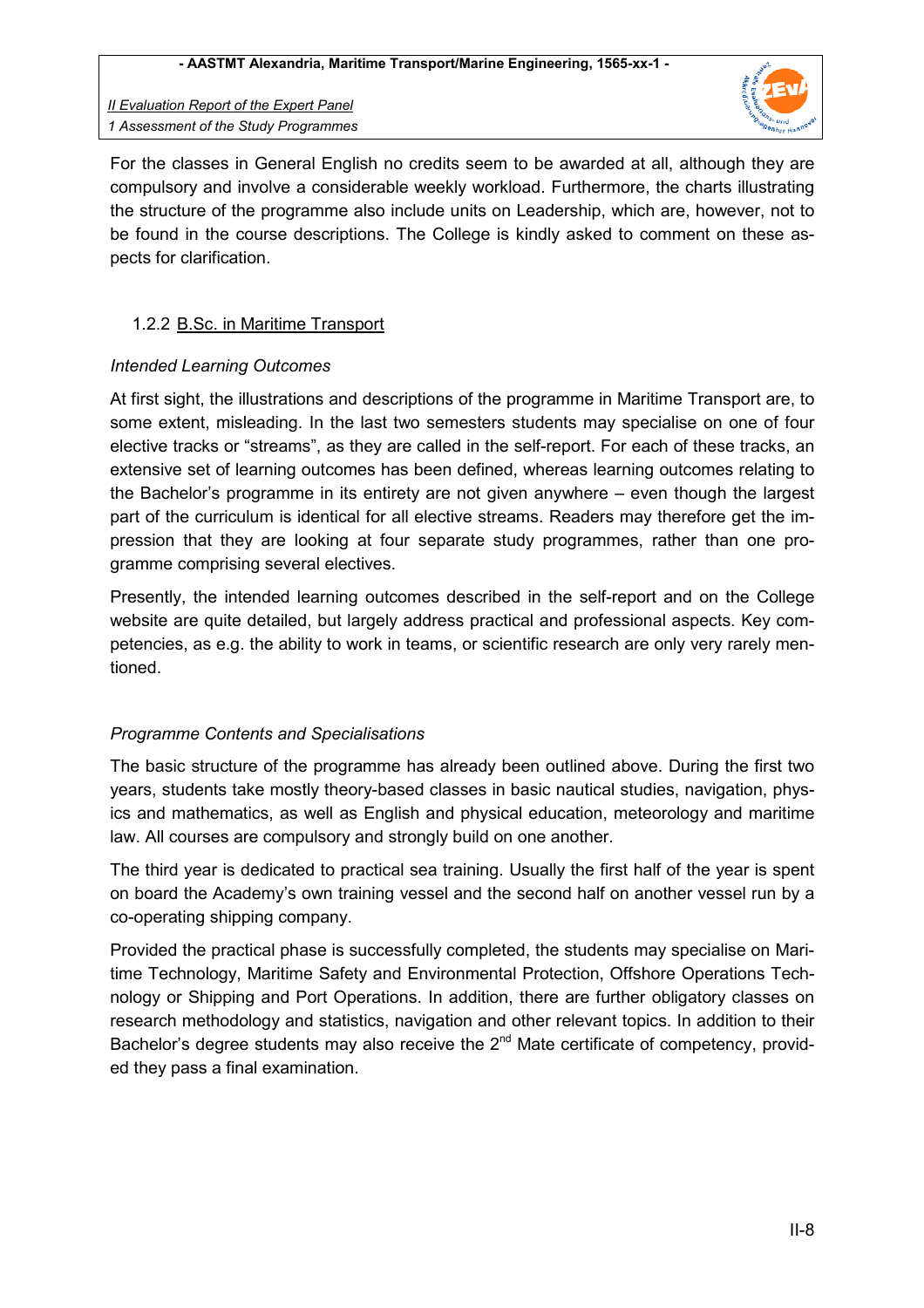

### *Experts' Appraisal*

In order to avoid misunderstandings, the experts recommend developing a set of intended learning outcomes for the complete Bachelor's programme. The special learning outcomes for the four elective areas could be integrated into this general set of ILOs, without going into too much detail.

In this context, programme coordinators should pay particular attention to including scientific research skills and key competencies into the programme-related learning outcomes.

The experts confirm that the study programme complies with the general academic standards in the field of Maritime Transport. The awarding of the Bachelor's degree seems fully justified to the experts, although, as mentioned above, scientific research should gain a higher significance throughout the entire course of studies.

#### 1.2.3 B.Sc. in Marine Engineering Technology

#### *Intended Learning Outcomes*

The remarks contained in Chapter 1.2.2 concerning the description of objectives and intended learning outcomes apply equally to the programme in Marine Engineering.

### *Course Contents and Specialisations*

During the first two years, the programme in Marine Engineering imparts fundamental knowledge in engineering, as well as related knowledge in mathematics, physics and chemistry. From the third semester onwards, students specialise either on mechanical or electrical engineering. Other than the students of Maritime Transport, they receive only one instead of two semesters of practical training at sea. However, practical metal working skills are also to a large extent imparted in the context of the theory-based units, as the course descriptions show. During the last three semesters, students take more highly specialised engineering classes in their chosen field.

#### *Experts' Appraisal*

Most of what has been said above regarding the programme in Maritime Transport applies to Marine Engineering, too.

The experts repeat their recommendation to formulate learning outcomes that refer to the entire programme and also include more scientific elements, as well as a set of generic competencies.

As regards content, the experts especially appreciate the project in the final semester, even though they see good reason to make a final thesis a requirement, too. The experts also recommend introducing a number of elective profiles, modelled on the principle applied in the field of Maritime Transport. Such electives could provide a good basis for students to build on, either in their future careers or in more highly specialised Master's programmes.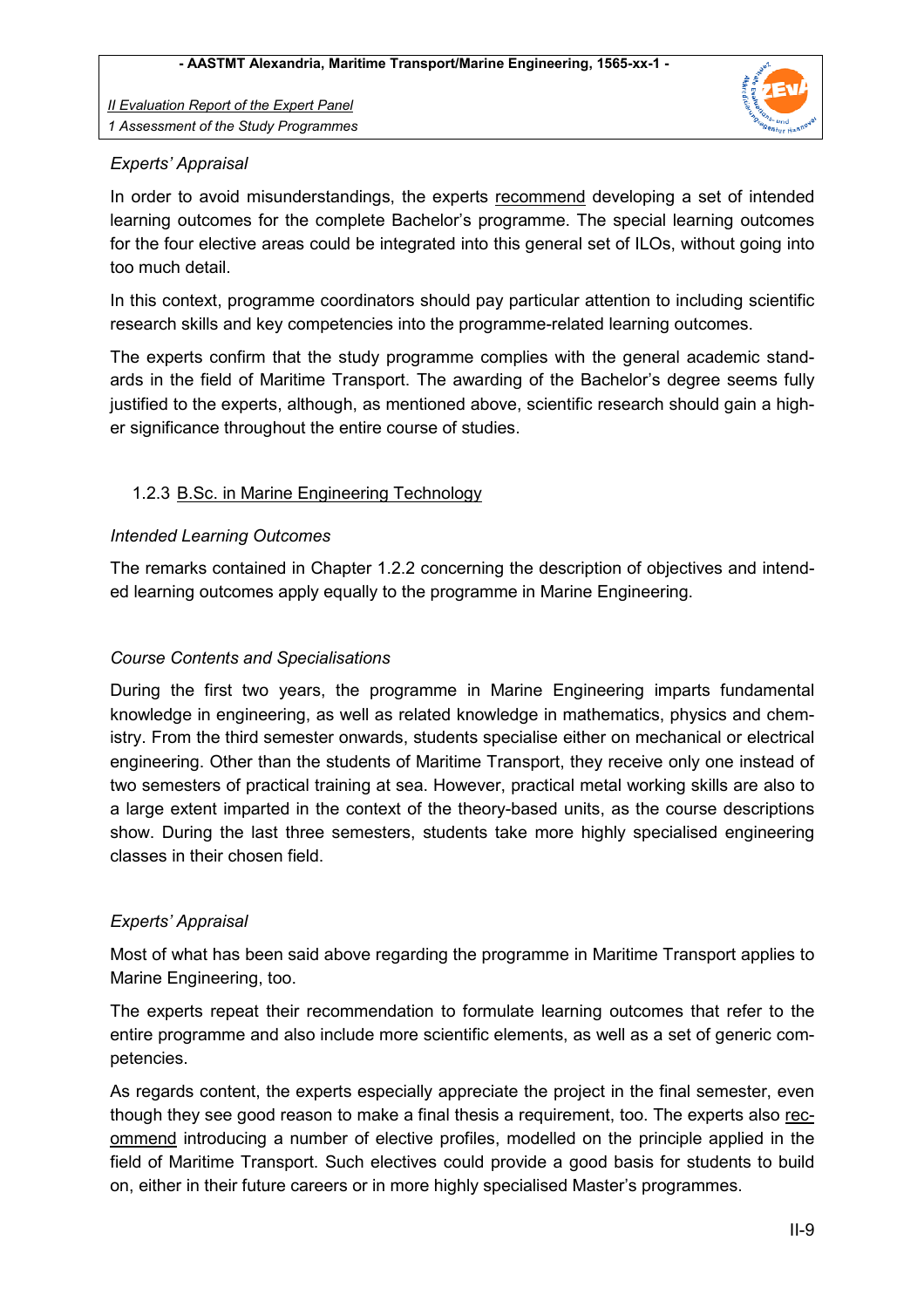

#### 1.2.4 M.Sc. in Ship Operation and Maritime Safety

#### *General Remarks*

The Master's programme in Ship Operation and Maritime Safety is one of five Master's programmes currently offered by the Maritime Postgraduate Studies Institute (MPI). In terms of organization and target groups, it is very different from the undergraduate programmes described above: it addresses qualified professionals working in the field of maritime transport who are seeking alternative career opportunities and hence wish to obtain an additional qualification. In particular, the programme is of interest for maritime officers who are looking for positions ashore, for example in maritime administration, shipping agencies, seaports etc.

According to the MPI's self-report, 26 students are currently enrolled in the programme. As a general rule, they attend lectures on 2-3 afternoons per week, while still remaining in their jobs on a part-time basis. The average age of students lies at about 30-35 years.

As a prerequisite for admission, applicants must hold a Bachelor's degree or an equivalent qualification. The majority of students have actually received their first degree from AASTMT. If they have graduated from other institutions, they might have to take some additional, extracurricular classes.

To the experts' knowledge, an additional selection procedure is not applied at Master's level.

Most teaching materials are provided in English, and lectures are frequently held in English, too. It would therefore be possible to study the entire programme in English instead of Arabic.

#### *Intended Learning Outcomes*

In the self-report of MPI, the overall aim of the study programme is described as follows:

*The aim of the program is to provide students with sufficient knowledge and experiences in the field of shipping management and safety implementation at sea. Students successfully completing this program will be able to carry out different course-co-ordination tasks in the shipping companies and seaports. […]* 

*This course aims to provide students with advanced knowledge and experiences in the following fields:* 

- *Management responsibilities of ship-owners, captains, and seafarers.*
- *Security concept and security management.*
- *Concept of shipping management and management structure of shipping company and seaports.*
- *Structure of international safety management and port state control procedures.*
- *Types of ship surveying and marine insurance applications.*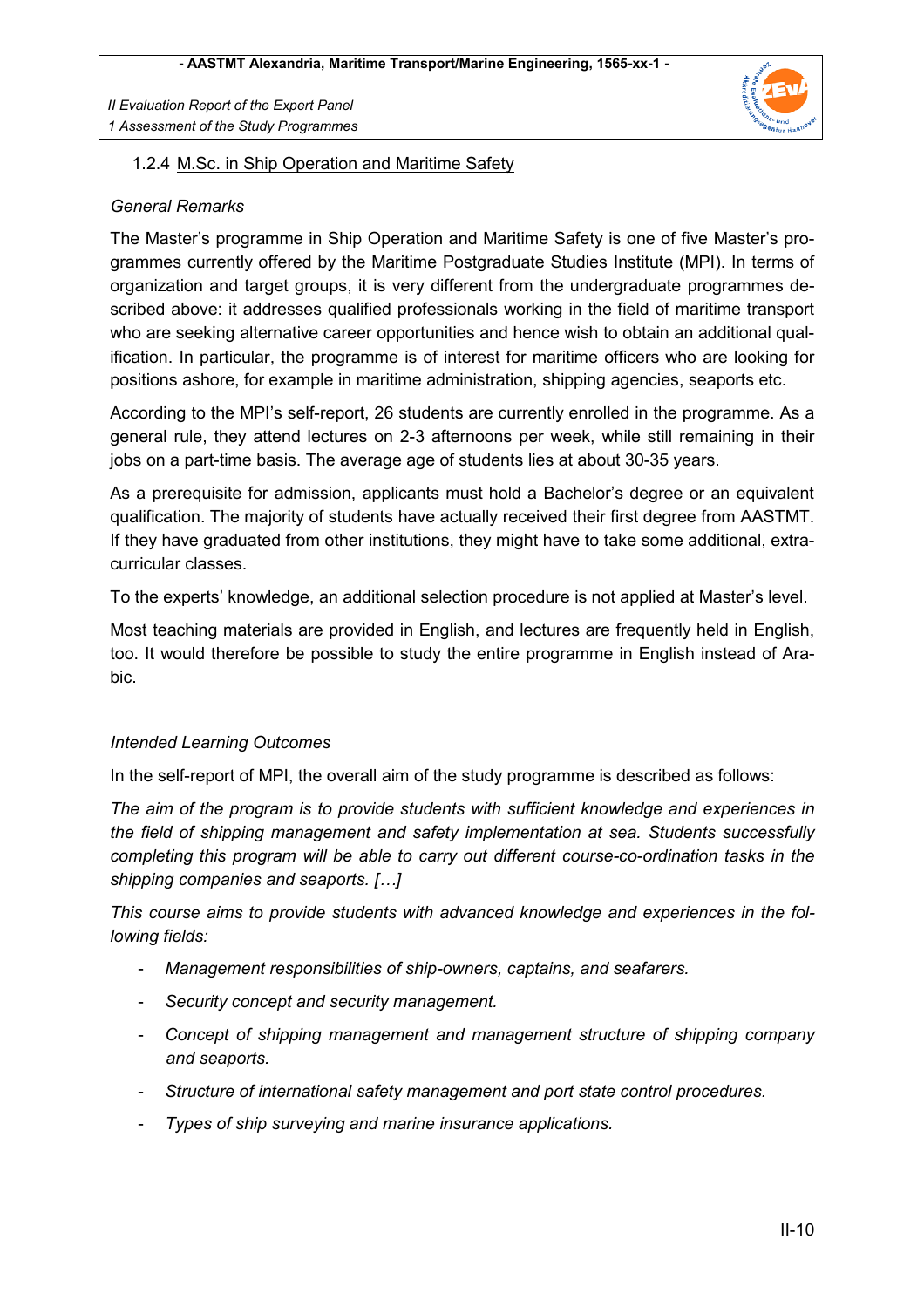

According to the self-report, graduates might fill positions as "*quality assurance officer, safety officer and marine supervisor in shipping companies and seaports*".

Furthermore, the self-report contains a list of 70 intended learning outcomes for the programmes, most of which refer to very specific technical or professional aspects.

## *Structure and Contents*

The programme comprises a total of 42 American Credit Hours, spread over a minimum period of four semesters. 12 Credit Hours are awarded for the final Master's thesis, which is to be generated during the final semester.

For each educational unit, 3 Credit Hours (or 6 ECTS) are awarded. The core courses cover a wide range of (non-technical) topics, as e.g. Human Resource Management, Maritime Law, Marine Insurance or Quality and Safety Management Systems. Also, there are a few supplementary units on more specific topics like Marine Pollution or Accident Investigation. In addition, a module on Research Methodology serves to prepare students for the final thesis.

## *Experts' Appraisal*

It is unclear whether the aims, objectives and learning outcomes of the Master's programme are published somewhere outside the self-report. On the website of the MPI, they are not to be found. Hence, the experts strongly recommend making them accessible to the students and the interested public, in case this has not already been done. Furthermore, the experts recommend giving a bit more structure to the extensive list of learning outcomes. The ILO's should also put more emphasis on the aspect of research (which, without doubt, is a central part of the programme profile) and the students' personal and professional growth.

The experts conclude that with a view to the intended learning outcomes, the contents of the programme are plausible. As to be expected at Master's level, scientific research is of relatively high significance, even if this does not become apparent from the descriptions of the programme's aims, objectives and outcomes. In order to ensure that the Master's students are familiarized with a sufficient variety of approaches, external lecturers should be invited whenever possible.

The wide range of topics covered in the programme also makes sense, considering that students are to be prepared for a broad variety of administrative and managerial tasks and functions. The experts especially appreciate the approach of executing the programme in English to a large extent, for the graduates are most likely to find positions in a strongly international environment.

## **1.3 Teaching Faculty**

On principle, there are two different ways of recruiting teaching staff at AASTMT: external applicants for the so-called "technological cadre" must hold a Master's or a Chief Marine Engineer Certificate and a Bachelor's degree. Teaching experience is not a condition of ap-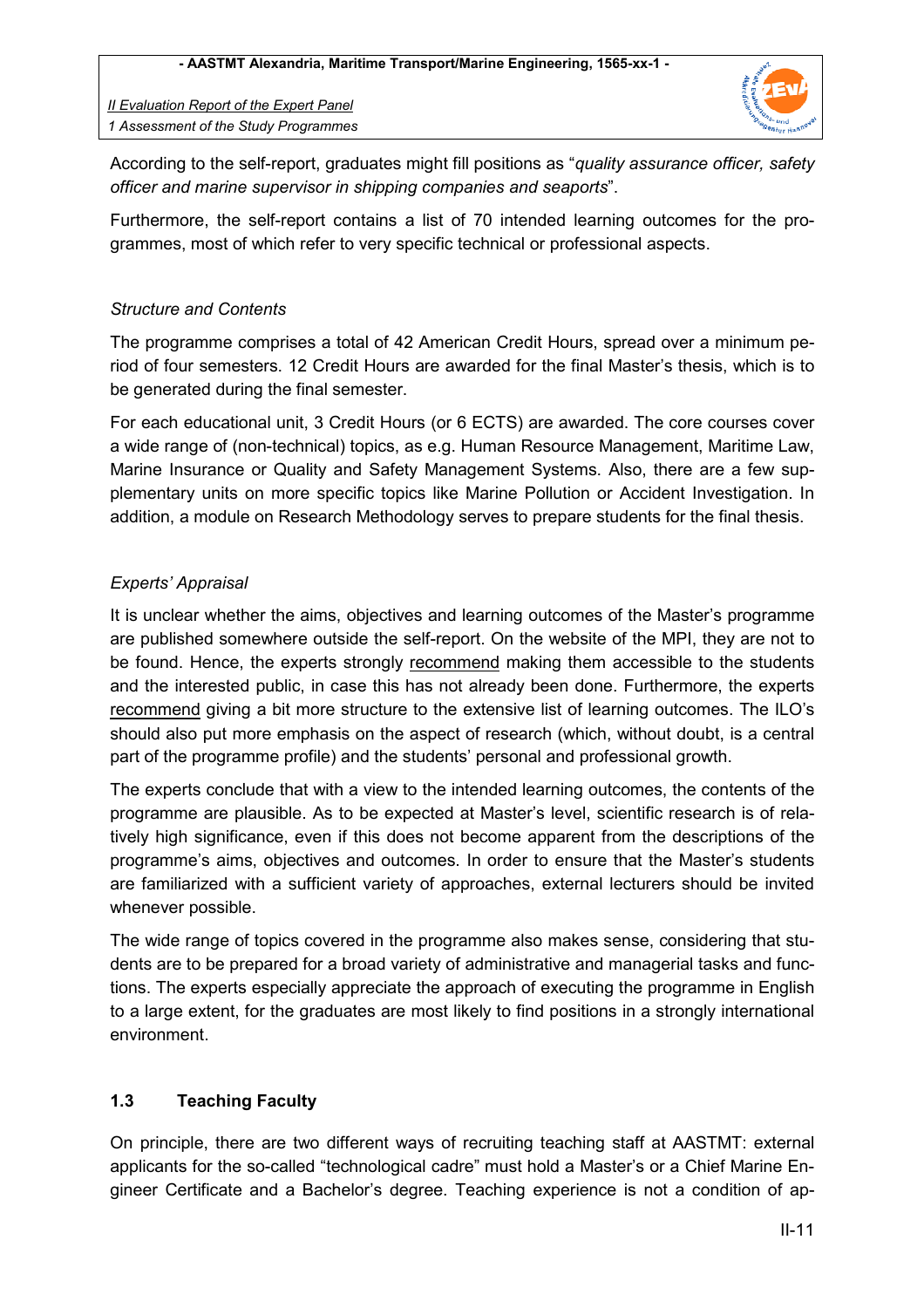

pointment, but all applicants must prove that they have participated in teacher training classes. Internal promotion from Fourth lecturer to Senior lecturer is possible by way of conducting research, publishing in scientific journals and/or obtaining a Master's and/or Ph.D. degree.

Other than the members of the technological cadre, the members of the "academic cadre" are usually not recruited from outside the Academy, but from among the institution's own Bachelor´s graduates, who usually start their academic careers at AASTMT by filling positions as assistant lecturers. The selection of applicants is fundamentally based on the criterion of academic excellence. Following their appointment, the members of the academic cadre are continuously promoted in further pursuing their careers. This may also be done by spending longer periods abroad to obtain further qualifications at other universities.

Apart from that, lecturers sometimes spend shorter periods of time (about 1-2 weeks) at universities in other Arab or non-Arab countries for teaching and/or research purposes or, more frequently, at co-operating industrial companies. Guest lecturers from abroad are invited at least occasionally.

Regular didactic training is compulsory for all members of the teaching faculty. Sabbaticals for research purposes can be applied for every seven years. Beyond that, lecturers can spend a few weeks on shipping vessels or in industrial companies for the purpose of further training.

In the two Bachelor's programmes, relatively few teachers are holders of a Ph.D. At Master's level, the percentage of Ph.D. holders is significantly higher. In all programmes, there are a number of external lecturers, too, some of who also teach core disciplines.

## *Experts' Appraisal*

By and large, the experts come to the conclusion that there is a sufficient number of qualified teachers at hand in all three study programmes. By means of the Academy's internal promotion system, the majority of lecturers are tied to the institution on a long-term basis, resulting in a relatively low fluctuation rate.

However, the experts also see a downside to this system of "self-recruitment". If there is no possibility of recruiting established academics from other universities, the result may be a lack of diversity in scientific approaches and methods that has a negative impact on both teaching and research. This tendency may be further enforced by the relatively low level of staff mobility and exchange (both incoming and outgoing, cf. Chapter 1.1) – even though it must be stressed that many members of faculty possess extensive international experience from longer stays abroad, e.g. as doctoral students.

All in all, this seems in line with the experts' general observation that the study programmes (especially the Bachelor's programmes) take a strongly practice-oriented approach, while the theoretical/scientific aspects still appear underrepresented (cf. Chapter 1.2). Hence, the experts repeat their recommendation to recruit lecturers from more diverse academic backgrounds, both on a temporary and permanent basis, to strengthen the theoretical foundation of the programmes and to open up for a larger variety of scientific approaches and ideas.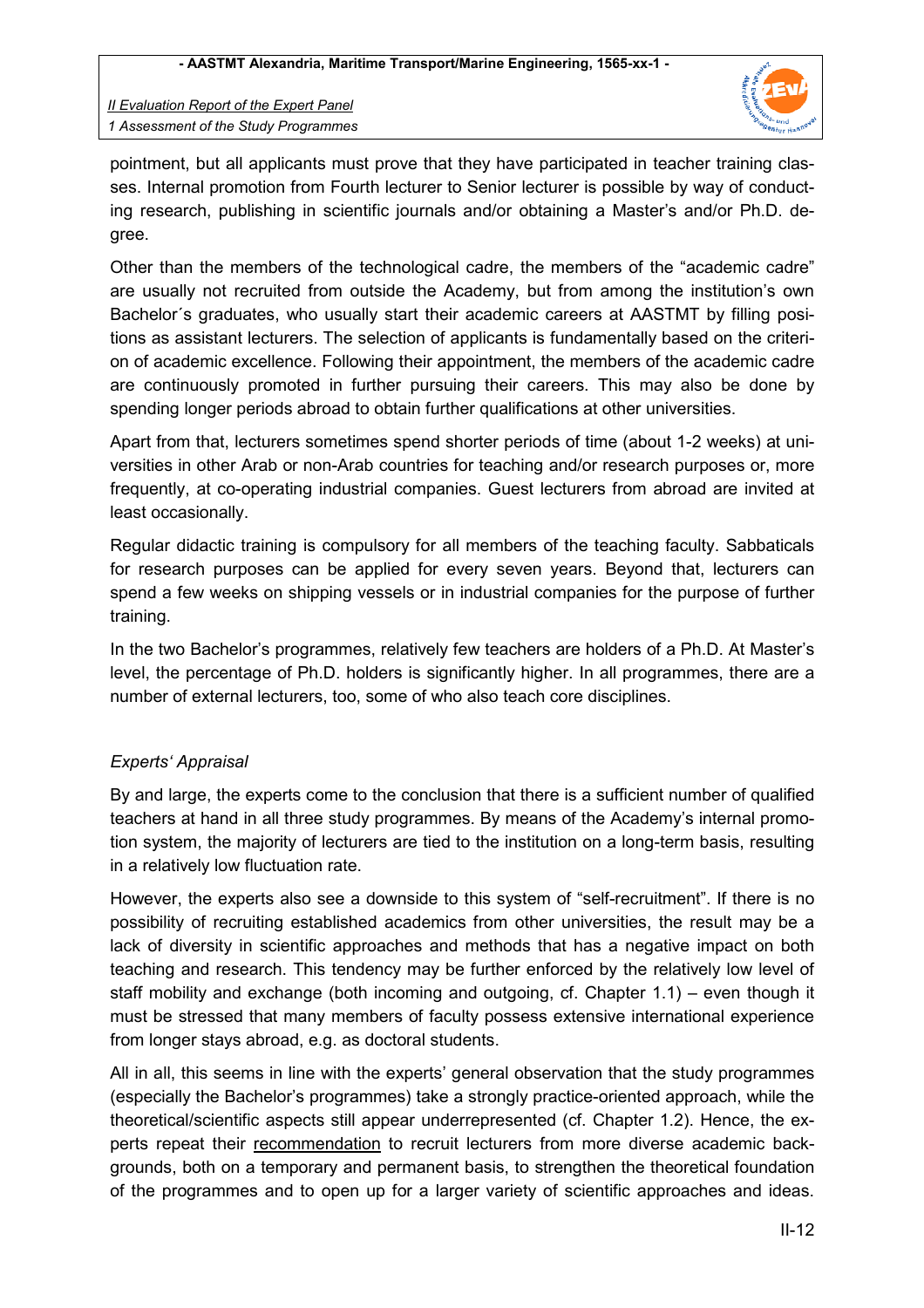

Also, if possible, fundamental theory-based classes should be taught by experts with a solid theoretical background rather than by nautical practitioners.

Otherwise, the experts gained a very positive impression of the teaching faculty during the site visit: the lecturers possess excellent foreign language skills and long-term teaching experience and are determined to support their students as best as they can throughout the educational process. The members of faculty also keep in touch with the latest developments in the realm of teaching methods by means of regular internal seminars, which the experts strongly appreciate.

## **1.4 Infrastructure, Resources and Student Support**

#### *General Infrastructure and Learning Environment*

Both the College of Maritime Transport and Technology and the Postgraduate Studies Institute are situated at the Academy's main campus in Abu Qir. All technical infrastructure and equipment required for educational purposes are provided directly on campus.

Among the facilities provided are, for example, a number of simulators that serve to introduce students to the conditions on board different types of ships and to the concrete tasks and routines to be fulfilled there (as e.g. navigation and manoeuvring in various weather conditions, maintenance and repair of engines, handling of liquid cargo etc.). Furthermore, there are simulating devices for the handling of large cranes, for firefighting on board and for the training of other emergency situations that may occur on board or offshore (Modular Egress Training Simulator, medical lab etc.).

The Academy also provides large workshops and laboratories for the engineering students (as e.g. metals workshops, steam laboratory, electrical labs, hydraulic systems lab etc.).

As mentioned above, the Academy has its own ship for the practical training of cadets (AIDA IV). The Bachelor's students of Maritime Transport and Marine Engineering usually spend six months on board this vessel as part of their course (cf. Chapter 1.2).

In addition to the central library on campus, there is also a small library with a focus on Maritime Transport and Technology at the College.

Apart from the educational equipment and infrastructure, the Abu Qir campus offers various other facilities to cater to the students' needs. As a general rule, all undergraduate students are expected to move into one of the on-site dormitories at least for the first two years of their studies. A students' restaurant, sporting facilities and a medical care unit are also to be found directly on campus.

#### *Student Life and Student Support Structures*

Undergraduate students receive intense support from the College in all academic matters. For all first years, student life begins with a general orientation week without any classes. All important information for undergraduate students is also given in the official students' guide, which was included in the documentation submitted to the experts.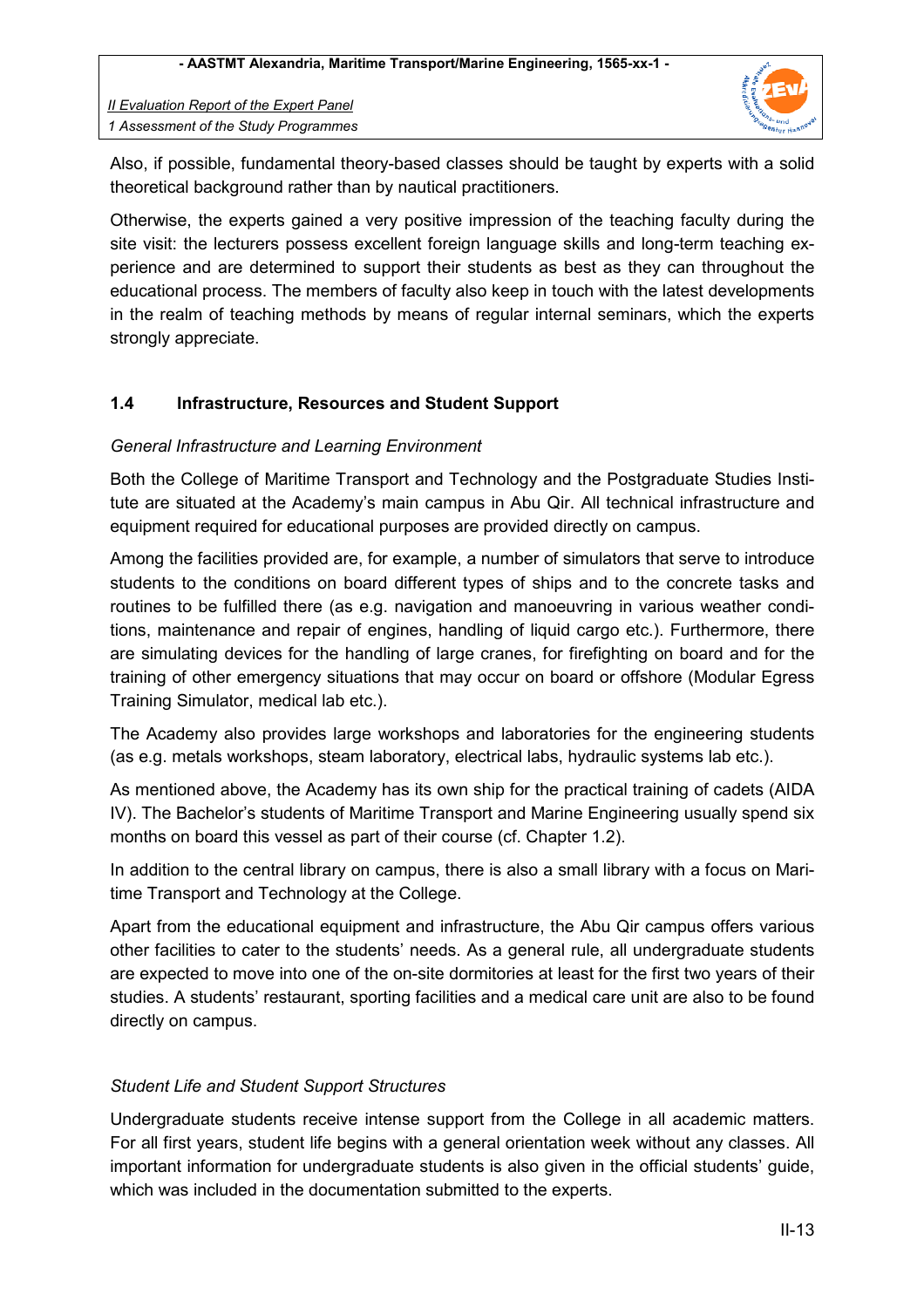

Each student is assigned a personal academic advisor from among the faculty who provides personal guidance and advice throughout the entire course of studies. On principle, all lecturers may be consulted during their office hours.

The Academy has also opened up a career centre as a link between the Academy's students and graduates and the employment market. Additionally, an annual job fair is organized by the alumni organization of AASTMT.

For international students, special events are organized in order to help them integrate and feel welcome, as, for example, sightseeing trips.

There are student organizations both at central level (Student Council) and at the level of the College (Students' Union).

Lectures for postgraduate students are usually held in the afternoons, about 2-3 days per week, although the Institute takes all efforts to allow for a flexible adaptation of workload to the students' professional duties.

## *Experts' Appraisal*

By and large, the experts were impressed by the large variety of modern technology provided on campus, which allows for excellent training conditions in all electable majors or "streams". This applies especially to the extensive, state-of-the art simulator complexes. It is obvious that in the more recent past, the Academy has invested a lot into new technologies.

As far as the more "traditional" technology is concerned, however, the experts recommend modernizing at least some of the labs and workshops, as e.g. the Marine Diesel Engine Workshop and the Marine Engineering Laboratory. Otherwise, proper experimental work in these labs will not be possible to a satisfactory extent.

For practical reasons, the experts did not get to see the training vessel AIDA IV, but would nevertheless like to pass on the comment made by the teaching staff during the site visit that a new training ship would contribute significantly to the educational quality at undergraduate level.

Even though there is only a limited number of reference books available at the College library, the students have free access to a large variety of online databases and e-journals (including EBSCO, Elsevier and Emerald) and generally work with digital sources wherever possible. The central library may, of course, be used as well. Hence, the experts find that there is no identifiable lack of reference and study material whatsoever.

Furthermore, the experts appreciate the extracurricular activities offered in the realm of sports, culture, social services or the arts, even though the students interviewed during the site visit mentioned that they would like to see the range of activities further extended.

The student advisory and support services provided are of a very high standard, both in the academic and the non-academic realm. Every student's academic career is closely monitored by personal academic advisors who take measures in response in case of occurring problems. The facilities available at the main Abu Qir campus fulfil all daily needs of the stu-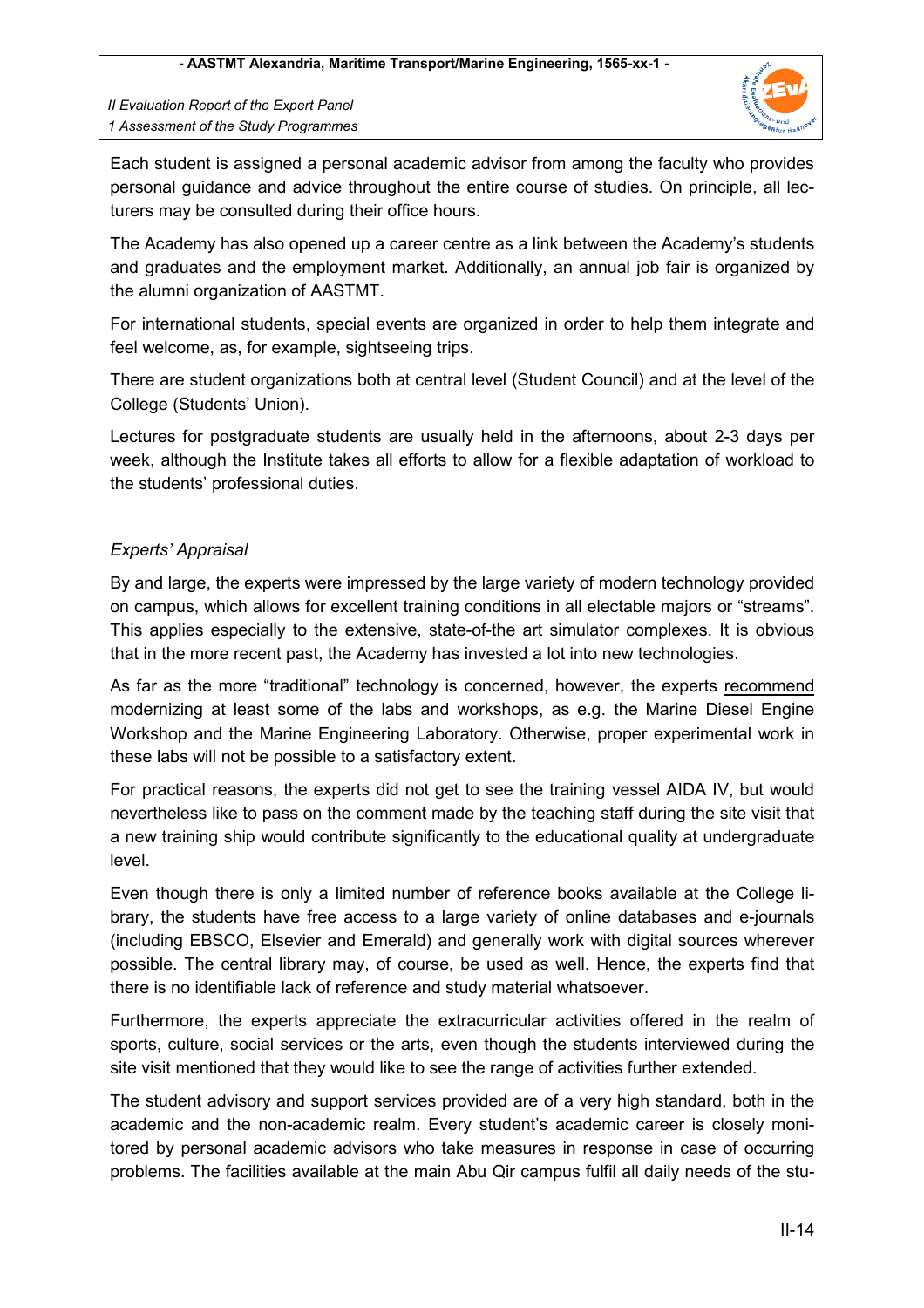

dents. The experts would especially like to commend the Academy on providing scholarships for particularly gifted students.

The undergraduate students of the College of Maritime Transport and Technology are subject to strict disciplinary rules and prescribed daily routines. Non-adherence to disciplinary rules and regulations may, in the worst case, result in the students having to repeat part of the course or being expelled from college.

With a view to the future careers of the students as crew members on shipping vessels, the experts understand the necessity of imparting a strong sense of discipline. Also, the on-site interviews with both students and lecturers revealed that students are actively encouraged to develop a critical mind and independent judgment, and that they can voice their opinions, appeals or complaints either individually or via the students' unions. However, if the Academy aims at enrolling more international students in the Bachelor's programmes, as e.g. students from the EU, the strict organizational framework might be a hindrance to that.

All of the aspects mentioned above do not apply to the Master's students in the same way, as they are usually professionals who study at the Academy on a part-time basis. However, they too have the option of raising appeals and complaints to the responsible authorities at the MPI, and are expected to adhere to the Code of Conduct for postgraduate students.

Even though the experts find that the overall educational load in the Master's programme is relatively high, the on-site talks have shown that sufficient flexibility seems to be warranted. As a general rule, all postgraduate students may apply for a temporary interruption of their studies or withdraw from an ongoing course if need be.

## **1.5 Teaching Methods and Student Assessment**

A large variety of teaching methods is applied both at Bachelor's and Master's level. In all programmes, most teaching units combine lectures with practical simulator training or lab work, tutorials, exercises or case studies. As a general rule, active participation in class is encouraged and is often relevant to the overall grade students receive for a unit. Group projects and oral presentations in class may also be required. In the Bachelor's programmes, the practical training on board shipping vessels is, of course, another central didactic element.

At undergraduate level, AASTMT applies the concept of continuous assessment, i.e. there are several examination events in each unit, all of which have an impact on the final mark. There are one or two intermediate exams (after 7 weeks and after 12 weeks) and one final exam per unit, as well as a number of assignments throughout the term, which can take on different forms (case studies, quizzes, presentations etc.). The learning outcomes of the practical training on board are assessed by means of oral and practical examination, as well as written reports.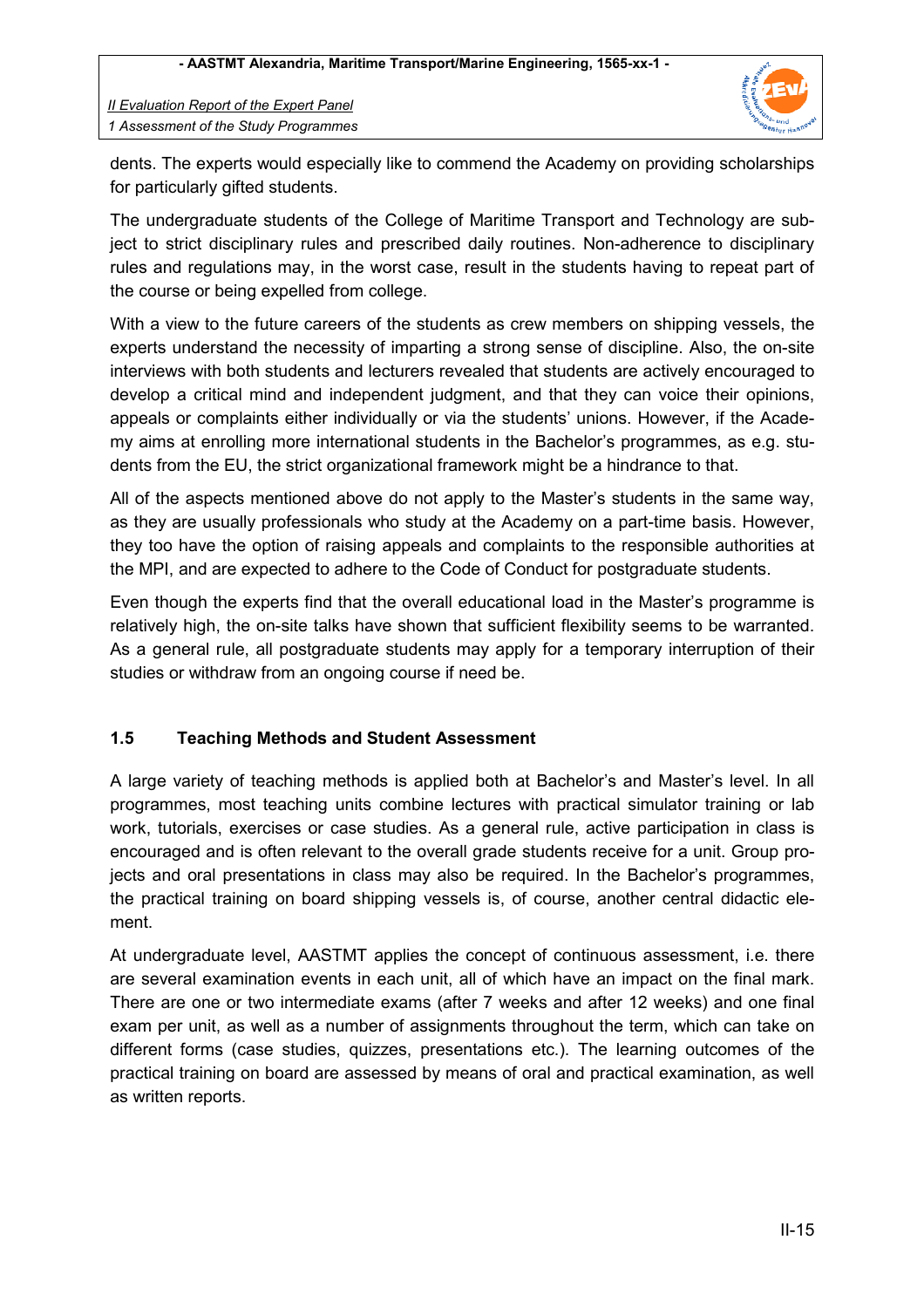

In the theoretical units, the teachers may choose the form of assessment applied in the 12 week exam. For all other examinations, the type of assessment is usually decided upon at central level.

The Bachelor's students are expected to accumulate a Grade Point Average of at least 2.0 each semester. In case the GPA is lower than that, some classes must be repeated.

On principle, it is not possible to re-sit failed examinations during the semester. Students achieving less than 50% of the maximum number of marks for a course unit must repeat that unit the following semester.

The assessment regulations and procedures are described in detail in a separate document, which also contains information on appeals procedures and the grading scale. The regulations take mitigating circumstances (illness etc.) into account.

There are separate assessment and appeals procedures for postgraduate students, which are nevertheless based on the same principles as described above, although a slightly different scale is used for grading. The self-report of MPI contains a long excerpt of the regulatory framework. The experts assume that this framework is made available to the students by the responsible contact persons at the institute. Provided this is not already common practice, it would be advisable to make the regulations available for download from the website, too.

## *Experts' Appraisal*

Based on the information provided by the different stakeholder groups during the site visit, the experts come to the conclusion that the Academy takes a student-centred and competence-based approach to teaching and learning. Students are supported not only in increasing their knowledge and (at least at Master's level) their research and writing skills, but also their communicative skills, their ability to work in teams, leadership skills and other key competencies. Students are continuously encouraged to take on an active role in the learning process. As far as the experts can see, the chosen forms of assessment are sufficiently diverse and well aligned with the intended learning outcomes of the courses.

The course descriptions provide clear information regarding the number of assessment events and their impact on the final mark.

The experts consider it positive that the academic progress of all students is very closely supervised by the Academic Advisors. In case of repeated failure or low marks, the Advisors may decide, for instance, to reduce a Bachelor student's annual workload by registering him or her for a lesser number of course units.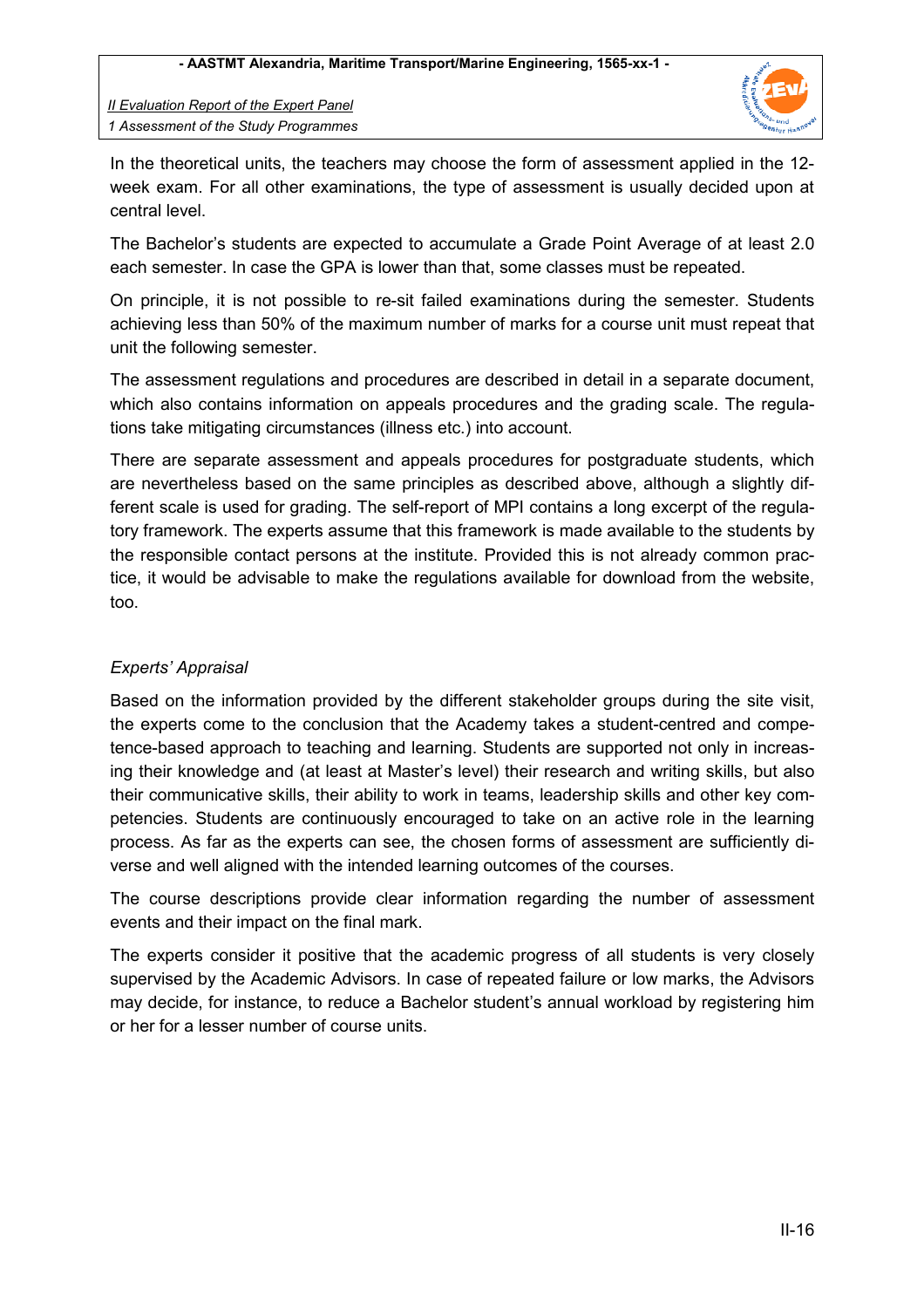

#### **1.6 Quality Assurance**

#### *General Aspects*

AASTMT has devoted considerable resources to the cause of quality assurance and quality improvement. At the College of Maritime Transport and Technology, a central quality assurance unit has been set up, and there are several quality coordinators at department level. As described above, both the College and the Maritime Postgraduate Studies Institute have developed and published extensive strategic plans including quality goals as well as qualitative and quantitative indicators for their achievement.

The Academy has undergone several external certification procedures in the realm of quality management, as e.g. ISO 9001. Also, it has been subject to external quality assurance reviews exerted by the responsible ministerial authorities and the recently founded national quality assurance agency of Egypt NAQAAE. However, there have not yet been any programme-related audits in the field of Maritime Transport and Technology.

## *Internal Monitoring and Review of Programmes*

As indicated above, the students' progression and success are closely monitored by the College and the Institute. The statistical data provided by the College indicates that in both Bachelor's programmes, the overwhelming majority of the students finish their course in nominal time. On average, around 10% of students have taken longer than that to complete the course during the past three years. Dropout rates have varied between 7% and 20% within the same time frame. For the Master's programme, no such data has been made available.

The Academy also traces the graduates' career paths by means of graduate surveys and the alumni club. The alumni also provide valuable feedback regarding the programmes.

Students' satisfaction with their programmes is monitored by means of regular course evaluation. Both Bachelor's and Master's students receive questionnaires which include questions both regarding the course contents and the performance of the lecturer. If evaluation results are negative, corrective action is taken, for example by issuing a "warning letter" to the respective lecturer. Even though the students usually become aware of these actions, they are usually not informed about the evaluation results by the QA unit or by the lecturers themselves.

Outside written course evaluation, students participate in internal quality assurance by taking part in general meetings concerning questions of quality, and via the students' council.

External stakeholders are involved in the quality assurance of the programmes in various ways. Representatives of the maritime industry (ports, shipping companies, shipyards etc.) or ministries act as advisors to the college board, short-term teachers or external supervisors and examiners in conjunction with the members of faculty. Through this continuous and close exchange, the academy keeps track of the changing needs of potential employers and makes sure that its programmes are fit for purpose.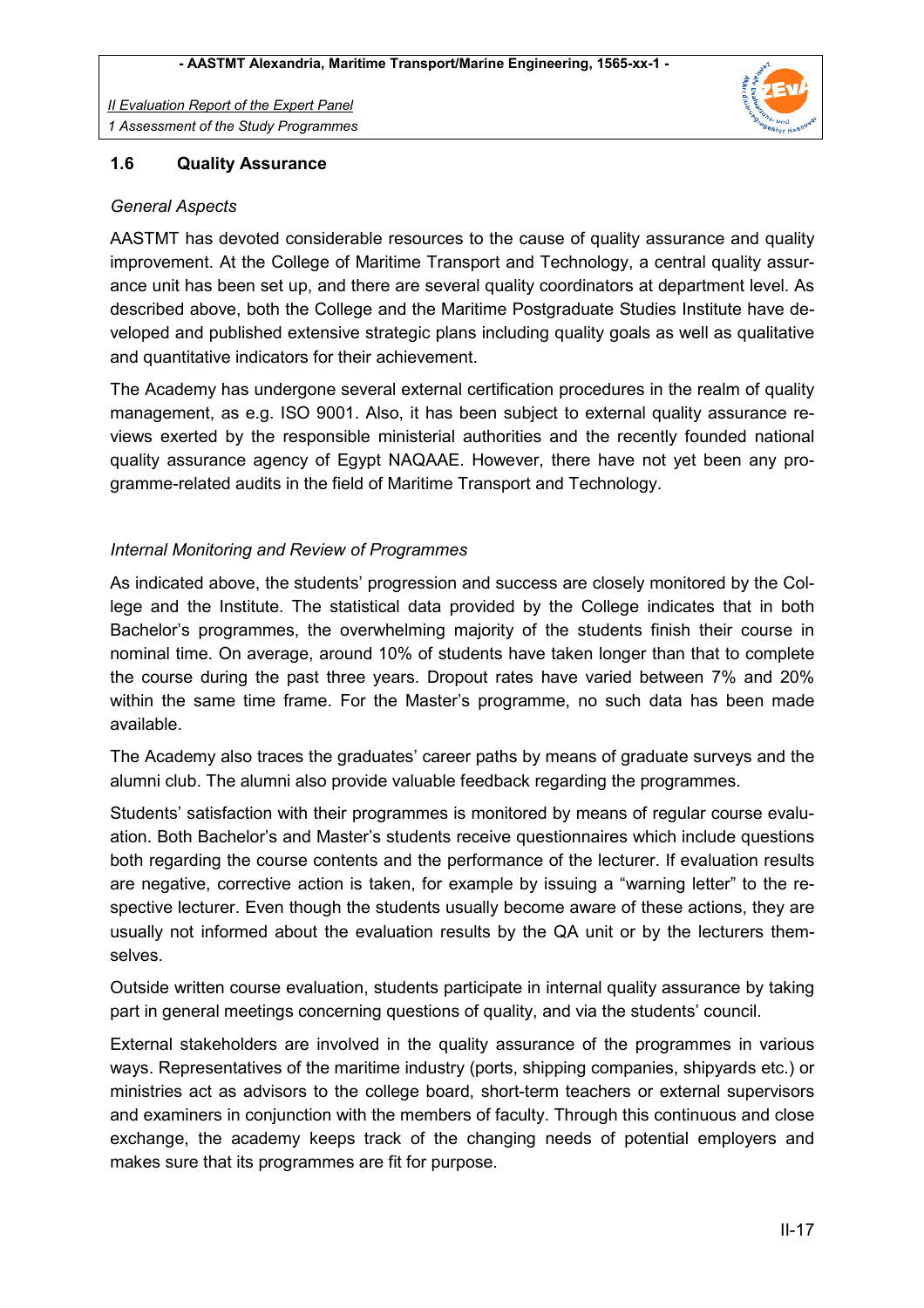

The lecturers may, of course, propose changes to the programme contents, too. Every two years, such proposals are discussed and decided upon by a committee.

## *Experts' Appraisal*

The experts strongly appreciate the importance that the Academy attributes to quality assurance and quality improvement at all levels and in all main fields of activity. All standard instruments of internal quality assurance are applied, and the statistical data provided regarding student success and progression give no cause for concern. The direct participation of important internal and external stakeholder groups in the quality assurance system is especially convincing.

For further improvement, the experts recommend closing feedback loops by communicating the evaluation results (if necessary, in aggregated form) as well as the measures taken in response to the students. The same principle of transparency should apply to all modifications made to the study programmes for the sake of quality improvement.

Furthermore, it would be a good idea to monitor the students' level of satisfaction with the general learning environment and support services on a regular basis. In all survey questionnaires, there should be an option for formulating free comments, too.

## **1.7 Transparency and Public Information**

The AASTMT website contains extensive descriptions of the institution's profile in teaching and research, the organizational structure and the history of the Academy. The website is offered both in Arabic and in English. The same goes for the separate websites of the College and the Institute, where more detailed information on the study programmes is to be found, including the intended learning outcomes and the conditions of admission. The course descriptions are handed out to the students by the lecturers at the beginning of the semester and have meanwhile been published online, too, based on the experts' recommendation.

The official Students' Guide of the College of Maritime Transport and Technology provides detailed information regarding the most important study and assessment regulations (including disciplinary rules/code of conduct), the facilities on campus and the curricular structure. According to the self-report, the students can find the official exam regulations in the internal section of the website.

For the Master's students, there is no comparable written information material known to the experts. Nevertheless, students can always contact their personal academic advisor/coordinator for support.

## *Experts' Appraisal*

The experts have gained a positive overall impression of the Academy's public information policy. All enrolled students have sufficient access to the central documents regulating the study process, while prospective students and the general public receive detailed online in-